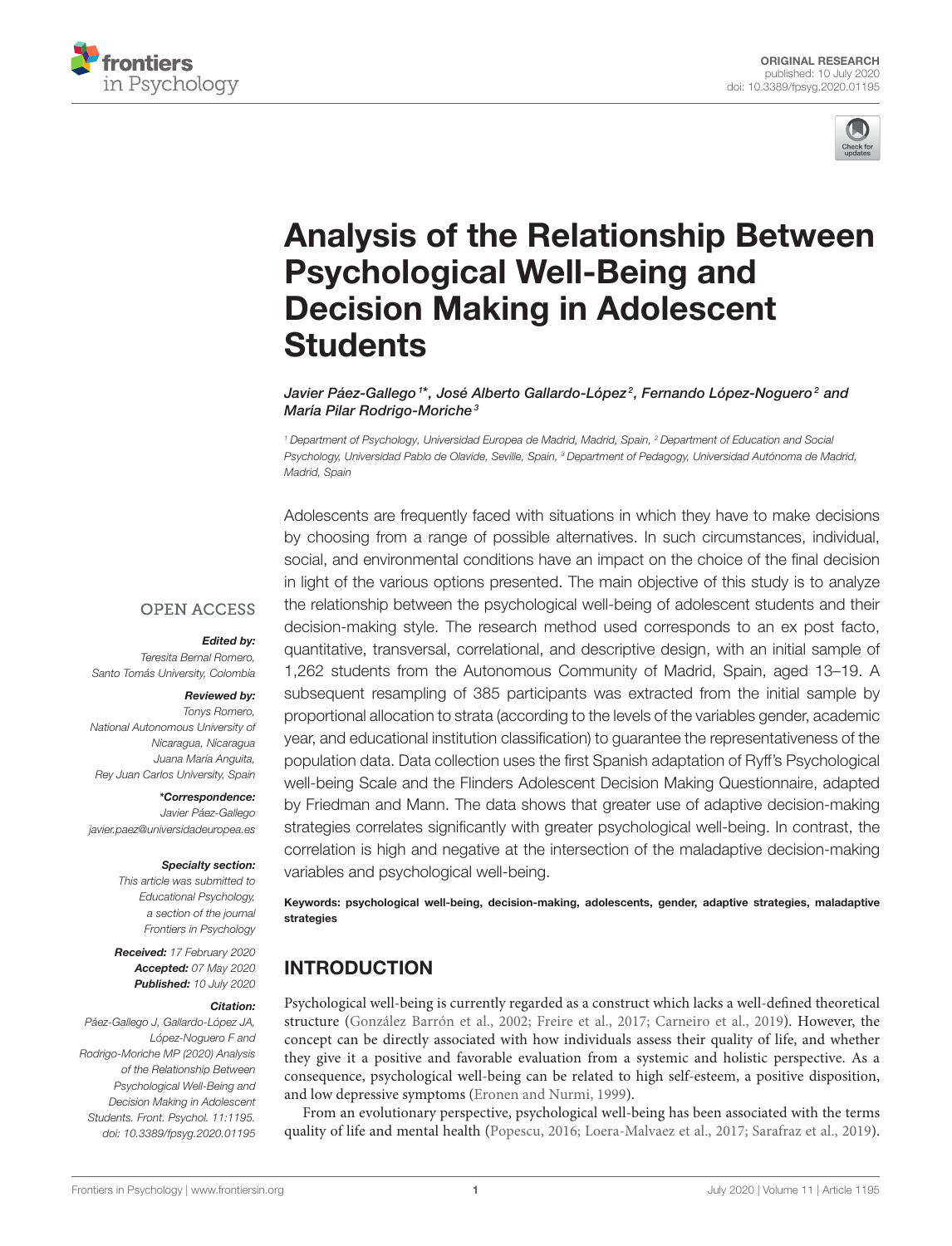In this respect, quality of life is understood from a multidimensional perspective that addresses the most relevant dimensions of an individual's life [\(Cancino et al., 2016;](#page-11-6) Losada-Puente, [2018\)](#page-11-7). This includes material and non-material aspects, as described in Maslow's hierarchy of needs -physiological, safety, love, and belonging to social groups. However, mental health concerning psychological well-being has only ever been associated with non-material factors with a distinct clinical interpretation. Some of these factors are the creation of affective relationships with significant others, and the nurturing and development of self-esteem, self-concept or self-image (Latief and Retnowati, [2019\)](#page-11-8).

The concept of psychological well-being takes into account the personal and social dimensions which individuals assess subjectively. Thus, many authors coincide in including questions relating to the field of social and emotional relationships (Rosa-Rodríguez et al., [2015;](#page-11-9) [Latipun et al., 2019\)](#page-11-10), as well as aspects connecting to family and work context [\(Mafud, 2016;](#page-11-11) Millán et al., [2017;](#page-11-12) [Soto and Almagiá, 2017\)](#page-12-1).

Although psychological well-being is usually understood as a personal endeavor to continually improve oneself, with the clear objective of self-realization in positive terms (Ballesteros et al., [2006\)](#page-10-0), it should be noted that another notion also exists. The subjective assessment of well-being by individuals should be understood as the perceived absence of problems and/or the presence of pleasant and satisfying sensations [\(Villar et al.,](#page-12-2) [2003;](#page-12-2) [Freedman et al., 2017;](#page-11-13) [Raleig et al., 2019\)](#page-11-14). The above conceptualizations inherit the classic components of subjective well-being, which emphasize satisfaction with one's own life, development of capacities, and self-realization.

However, [Ryff \(1989\)](#page-12-3) proposed a model that has acquired special relevance among the scientific community by bringing together the aspects from of all the previous conceptualizations. This model recognizes the subjective nature of psychological well-being, according to which individuals evaluate the variable according to their level of satisfaction with the six dimensions that make up the model [\(Díaz et al., 2006\)](#page-11-15). These six dimensions -self-acceptance, positive relations with others, environmental mastery, autonomy, purpose in life, and personal growth- measure the subjective self-perception of social and family relationships, the achievement of personal and professional goals and to what extent they affect happiness, and the later perception of satisfaction with the personal and professional goals achieved [\(Uribe Urzola et al., 2018\)](#page-12-4). **[Table 1](#page-1-0)** shows the content of each of the dimensions as used in this study, covering the whole spectrum of Ryff's definition the psychological wellbeing variable.

Adolescence is an evolutionary period in an individual's life in which all the variables of Ryff's psychological wellbeing are developed, put into play, and contrasted socially and individually. Consequently, from an international perspective, there are numerous studies that support the importance of evaluating psychological well-being during adolescence (Cotini de González et al., [2003;](#page-11-16) [Figueroa et al., 2005;](#page-11-17) [Romero et al.,](#page-11-18) [2007;](#page-11-18) [Balcázar Nava et al., 2008;](#page-10-1) [Medina and Velásquez, 2017\)](#page-11-19).

In this respect, the way adolescents value their peers and the power of the group is reflected in the assessments they make <span id="page-1-0"></span>TABLE 1 | Description of the dimensions proposed by [Ryff and Keyes \(1995\)](#page-12-5).

| <b>Dimension</b>                  | Content                                                                                                                                                                                            |
|-----------------------------------|----------------------------------------------------------------------------------------------------------------------------------------------------------------------------------------------------|
| Self-acceptance                   | An individual's positive or negative assessment of<br>themselves, and their level of satisfaction with their<br>self-concept. It implies the recognition of one's own<br>strengths and weaknesses. |
| Positive relations with<br>others | The ability to establish stable and satisfying long-term<br>social relationships.                                                                                                                  |
| Environmental mastery             | The ability to generate and choose favorable<br>environments consistent with their and others' personal<br>interests and tastes, and the ability to influence the<br>environment positively.       |
| Autonomy                          | An individual's ability to maintain their individuality in a<br>variety of social contexts.                                                                                                        |
| Purpose in life                   | An individual's ability to set long-term personal goals and<br>establish ways to achieve them.                                                                                                     |
| Personal growth                   | An individual's ability to implement strategies to<br>development their potential to the full.                                                                                                     |

Source: the authors based on [Véliz Burgos \(2012\)](#page-12-6).

of the dimensions relating to the emotional ties they establish with their family, their peer group, and their own self-acceptance. There is an irrefutable relationship between psychological wellbeing and the variables of self-concept and quality of social relationships established by adolescents with family, partners and friends [\(Loera-Malvaez et al., 2017\)](#page-11-5). Consequently, it is of interest to consider this particular moment of maturation and take into account the diversity of interests and that can be found in this specific stage in life.

As individuals, the ability to make decisions throughout our whole lives must be developed. However, this is closely related to cognitive maturation, the development of abstract thinking, and environmental mastery [\(Raleig et al., 2019\)](#page-11-14). Consequently, adolescence is a fundamental stage in the development of decision-making capacity [\(Bosch et al., 2016;](#page-11-20) [Modecki et al., 2017\)](#page-11-21). Many important decisions are made during this development stage in different contexts including education, the family, and the peer group.

Decision-making has been identified as one of the main life skills which has a direct impact on psychological well-being and is defined as the ability to "take responsibility for one's own decisions, taking into account ethical, social and security aspects" [\(Bisquerra Alzina and Pérez Escoda, 2012,](#page-11-22) p. 73). To know the development of this competence, the appropriate use of problem solving strategies and the capacity for critical self-reflection and rational judgment are evaluated [\(Mieles and Alvarado, 2012\)](#page-11-23).

Currently, different styles of decision making can be identified. Some of them are directly related to management and leadership models in the field of business management and organization. In this sense, styles such as managerial, conceptual, consultative, or consensus are identified [\(Cuadrado, 2015\)](#page-11-24). However, these decision-making styles have not been taken into account in this research because they are far from the focus of our study.

From a historical perspective on the theoretical development of the term, [Janis and Mann \(1977\)](#page-11-25) argue that decisionmaking falls into four different styles: vigilance, hypervigilance,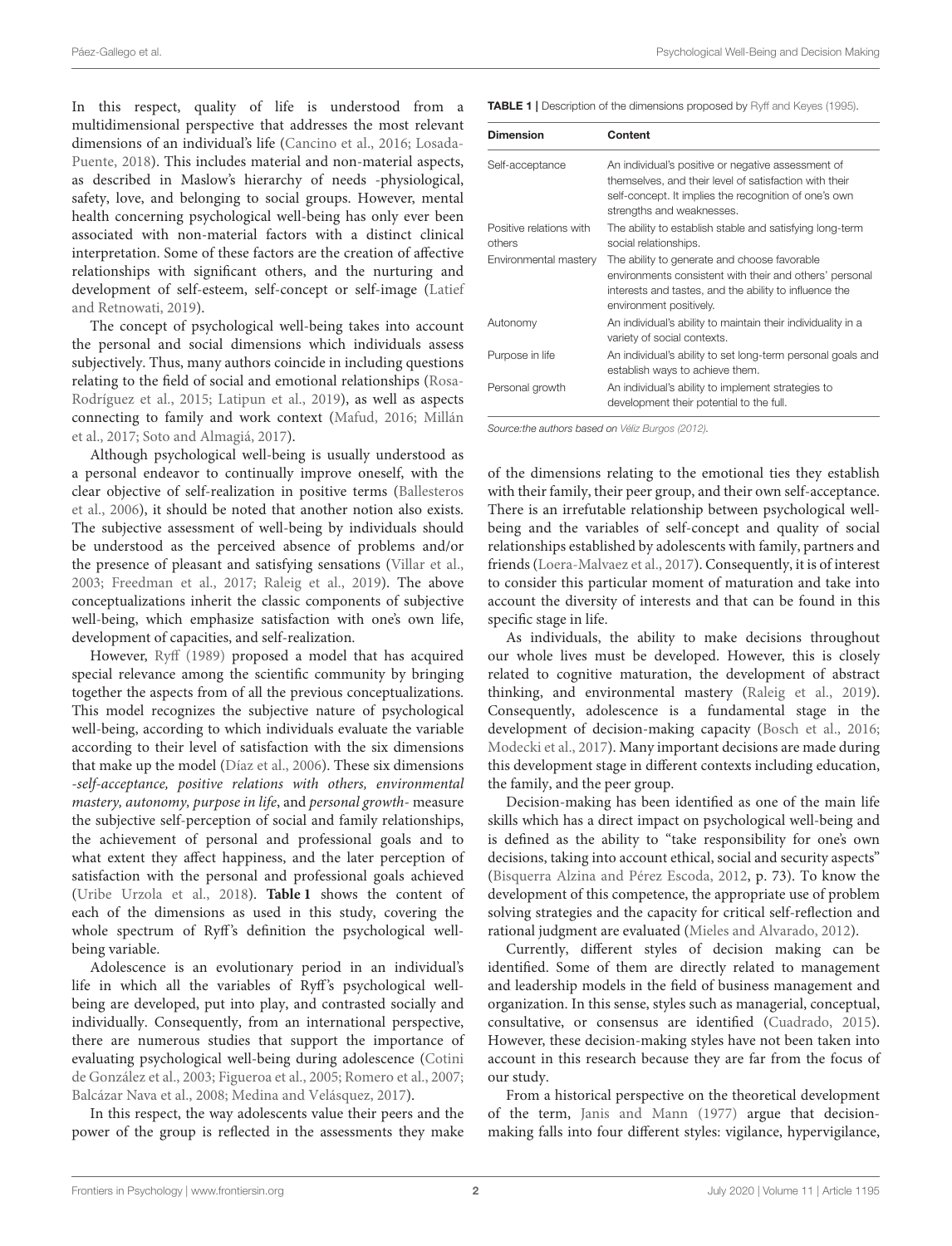avoidance, and complacency. The authors identified that there is always a period of conflict between the different alternatives and the values implicit in each one before making any decision. Each of these styles is characterized by their respective attributes or features:

- Vigilance: making decisions based on the systematic search and careful consideration of all viable alternatives in an unhurried, non-impulsive way with the aim of satisfying personal objectives.
- Hypervigilance: an impulsive, disorganized decision-making style which leads to feelings of insecurity and panic. This style disrupts the thought process inhibiting the correct assessment of the alternatives and their consequences.
- Avoidance: delegating decision-making to a third person, thereby ignoring the problem in hand.
- Complacency: unthinking adherence or change to simple courses of action; going along with what others say.

In turn, [Janis and Mann \(1977\)](#page-11-25) maintain that everyone uses the four decision-making styles at some time or another, but that an individual's predominate style will depend on the frequency with which each one is used [\(Bernal et al., 2012\)](#page-10-2). However, they also argue that vigilance exhibits optimal qualities for the adequate development of decision-making skills in adolescents, given that it is an adaptive style that leads to correct decisions.

A later trend in the study of decision-making was to process individuals' data as one of the key elements in the assessment process. As a result, [Ross \(1981\)](#page-12-7) proposed a series of characteristics that an individual ought to possess in order to minimize the risk of failure when making decisions. These characteristics are: having the ability to identify many alternatives; establishing assessment criteria to reflect on the possible alternatives and assess them consistently; collecting and analyzing data on each alternative, and having the capacity for self-assessment (Ross, op. cit).

Taking the whole theoretical corpus into account, and focusing on the decision-making process by adolescents, [Byrnes](#page-11-26) [\(2002\)](#page-11-26) argues that there are four stages that must be followed in order to be considered competent. In this respect, the first stage would be to establish the desired objectives, then compile possible alternatives to meet the proposed objectives, prioritize the alternatives under criteria of importance and, finally, select the best alternative. However, it should be noted that an alternative is only appropriate according to the situational variables to which it responds. Hence, the ability to assess the context to which the decision-making action corresponds becomes essential. Thus, according to [Gambara and González](#page-11-27) [\(2003\)](#page-11-27), the decision-making context is relevant in determining the use of decision-making styles.

The following works below have performed studies to assess the development of decision-making skills, decision-making coping styles, and related psychological factors in adolescents. Some of the most important include [Weithorn and Campbell's](#page-12-8) [\(1982\)](#page-12-8) analysis aimed at observing the level of decision-making skills in children and adolescents of different ages with the aim of observing developmental differences. They found that 14 and 18-year olds obtained similar levels of decision-making skills.

In turn, other authors, such as [Mann and Friedman \(2002\)](#page-11-28), identified that the minimum age for the development of decisionmaking competence is 15 and state that frequent use of the vigilance style may respond to the tendency for socially accepted responses. However, they also found that such responses had little to do with actual behavior.

Thus, [Gambara and González \(2003\)](#page-11-27) observed that there are differences in decision-making skills by age. The older the adolescents are, the more effective their skills. The authors argue that knowledge obtained during adolescence, together with the particular characteristics of this evolutionary stage, does not increase the use of the vigilance decision-making style, but it rather causes the use of the other three styles to decrease considerably. In other words, younger adolescents use the maladaptive style more frequently.

Thus, as adolescents get older, they use the vigilance style more times, the only style that falls into the adaptive category. The data obtained from the Gambara and González study (op cit.) reveals that younger adolescents make more use of maladaptive styles. In relation to this, the conclusions suggest that adequate training in decision-making is synonymous with the appropriate development of decision-making skills. Similarly, statistically significant differences appear in the interaction between decision-making styles, where the vigilance style tends to dominate.

[Bethencourt and Cabrera \(2011\)](#page-11-29) highlight the variable selfesteem as correlating with the use of different decisionmaking styles. In this respect, high self-esteem generates greater confidence in and commitment to the decisions made, which is consistent with the vigilance style. However, low self-esteem may be associated with less confident decision making which leads to styles that resonate more with complacency and avoidance. This, in turn, gives rise to a series of consequences including distorting the view of the situation, which may lead to incorrect decisions [\(Di Fabio and Blustein, 2010\)](#page-11-30). In the same vein, Cascio et al. [\(2016\)](#page-11-31) highlight the role of parents in the development of adolescents' self-esteem and its correlation in decision-making performance. In this respect, their study observed that when families perform parenting styles based on confidence in their children's abilities, the children develop firm and secure selfesteem that allows them to make rational decisions. Furthermore, these results can be observed in a similar way in both genders.

Equally, the study performed by [Moreno et al. \(2011\)](#page-11-32) shows a significant relationship between self-esteem, self-efficacy, selfability, and self-efficiency with different decision-making styles, depending on the age of the participants. In turn, Carbia et al. [\(2017\)](#page-11-33) highlight the same variables and coping strategies to explain the differences between males and females. Thus, differences were not found between the genders in the final results obtained but in the decision-making processes themselves.

By the same token, some authors have applied the study of decision-making in adolescents to the vocational sphere, differentiating between males and females [\(Abidin et al., 2019;](#page-10-3) [Hechtlinger et al., 2019;](#page-11-34) [Kvasková and Almenara, 2019\)](#page-11-35). In these studies, differences were found in the decision-making process variables by gender; the female sample obtained scores better than the male sample.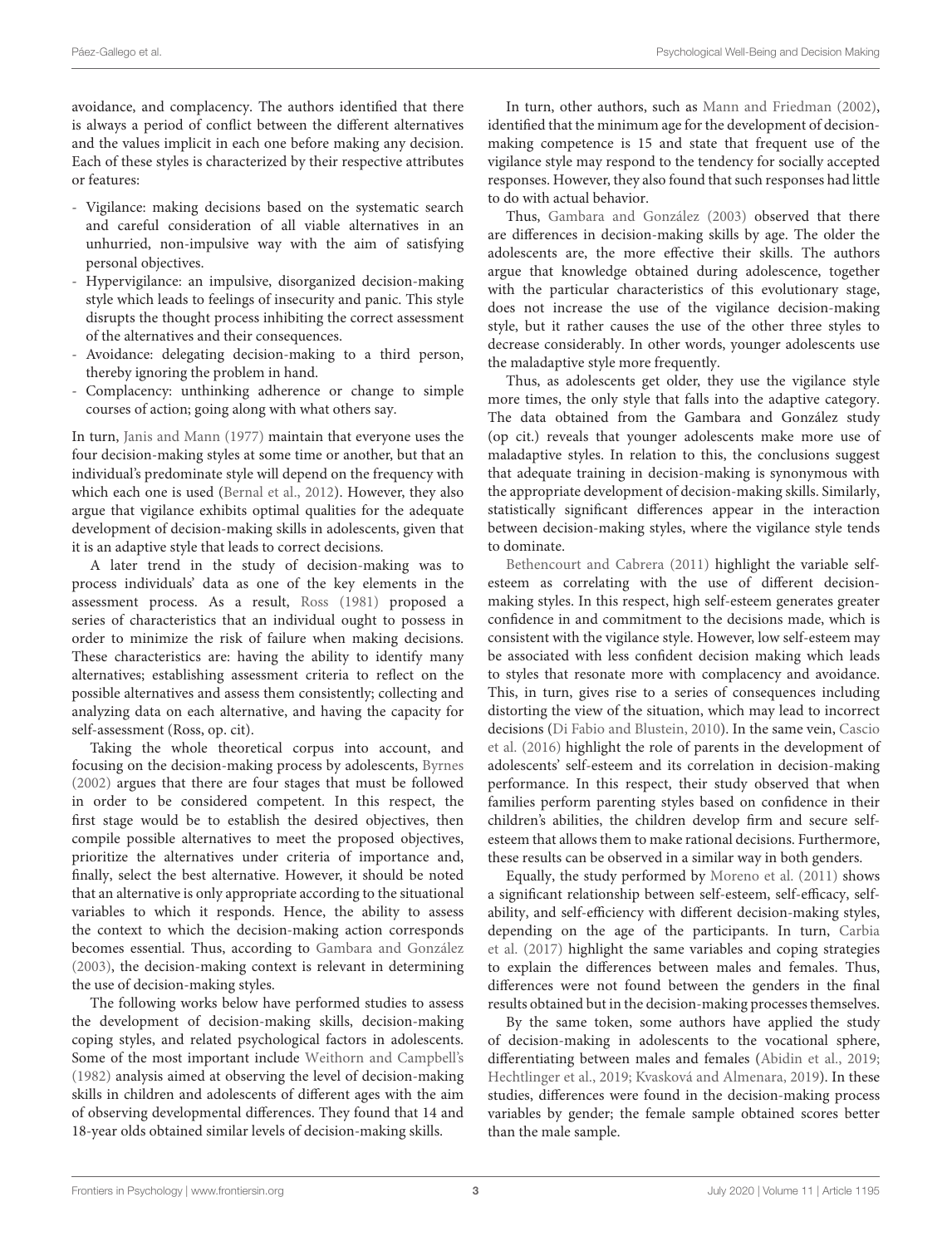Other studies, such as those by [Gil et al. \(2010\)](#page-11-36) include variables such as time and anxiety in the decision-making process. Their findings indicate a remarkable increase in the use of the hypervigilance style in all age groups, although older adolescents primarily continue to use the vigilance style.

However, it can be observed that the different psychological and situational variables of adolescence directly correlate with the decision-making capacity and decision-making style employed. In addition, the results found in the above studies show differences by age and gender. Among all the variables, gender is particularly relevant. As such, one of our main objectives is to study the differences in the use of decision-making styles based on the values given by gender.

There are previous studies to take into account that analyze decision-making and social welfare [\(Yellen and Cella, 1995;](#page-12-9) [Smerglia and Deimling, 1997;](#page-12-10) [Rudd et al., 2012;](#page-12-11) [Rutledge et al.,](#page-12-12) [2015\)](#page-12-12) as well as other more contemporary studies that address the impact of social relationships and the regulation of emotions on decision making [\(Wong et al., 2019;](#page-12-13) [You et al., 2019\)](#page-12-14). It is also important to investigate the cognitive processes involved in the development of decision-making skills [\(Jin et al., 2019;](#page-11-37) [Yilmaz and Kafadar, 2019\)](#page-12-15), the stages of the decision-making process, and the constraints that affect its development (Lucks et al., [2020\)](#page-11-38).

#### MATERIALS AND METHODS

The aim of this study is to analyze if there is a relationship between the psychological well-being of adolescent students and their decision-making style by age and gender.

The research method used responds to an ex post facto, quantitative, transversal, correlational, and descriptive design, with an initial sample of 1,262 students from nine centers of Compulsory Secondary Education and High Schools in the Autonomous Region of Madrid (Spain) aged  $13-19$  (x = 15.80);  $\sigma = 1.714$ ), and a subsequent re-sampling of 385 participants, extracted from the initial sample by proportional allocation to strata (according to the levels of the variables gender, academic year, and center ownership) to guarantee the representativeness of the population data. The final sample comprised 206 male (53.5%) and 179 female (46.5%) students.

The variables in the methodological design of the study were: sociodemography, psychological well-being, and decisionmaking styles.

Two methods were used for data collection:

- First, the Ryff Psychological Well-being Scale (1989) adapted by [van Dierendonck \(2004\)](#page-12-16) and translated into Spanish by [Díaz et al. \(2006\)](#page-11-15). This scale collects data on the variable psychological well-being, based on the subjective assessment by adolescents of different situations and questions relating to their living situation, and their perception of success in everyday aspects of development and achievement, taking into account the six dimensions of the model described in **[Table 1](#page-1-0)**: self-acceptance, positive relations with others, environmental mastery, autonomy, purpose in life, and personal growth. The scale comprises a total of 39 items in a Likert-type format with values in a range of 1 to 6, where 1 is totally disagree and 6 is totally agree. Cronbach's alpha is used to measure the internal consistency of the psychological well-being subscales as follows: self-acceptance (0.83), positive relations with others (0.81), environmental mastery (0.71), autonomy (0.73), purpose in life (0.83) and personal growth (0.68).

Second, a questionnaire on decision-making styles -Flinders Adolescent Decision Making Questionnaire (FADMQ) adapted by [Friedman and Mann \(1993\)](#page-11-39). Decision-making styles are understood as the general trend in the use of strategies aimed at reaching a solution to a problem posed. In this sense, this questionnaire measures two major decisionmaking styles –adaptive and maladaptive. The former is the most optimal and desirable in the decision-making process as it responds to criteria of rationality in the evaluation of alternative solutions and their consequences. In contrast, the maladaptive style is not considered optimal as it is mediated by biases and heuristics. Thus, this method is based on the normative models of decision-making, which emphasize the rational component of the decision-making process. In addition, [Dawes and Hastie \(2010\)](#page-11-40) argue that control model must be based on tangible elements in order to be considered rational, i.e., have a direct impact on individuals' physiological and/or psychological well-being, psychological skills and socio-emotional attributes.

The reliability study of both subscales of the model gave rise to high values of Cronbach's alpha reliability coefficient. Thus, the internal consistency of the five items on the maladaptive subscale is 0.74 and the internal consistency of the seven items on the adaptive subscale is 0.78.

Finally, the Statistical Package for the Social Sciences (SPSS V26) software was used to perform descriptive, factorial, correlational, mean contrast, and variance analyses.

# RESULTS

#### Psychological Well-Being

The scores obtained by the sample subjects on the [Ryff \(1989\)](#page-12-3) psychological well-being scale show an average of over 140 points  $(= 147.06)$ . Considering that the range of scores on this scale varies between 39 and 234 points, this statistic places the sample slightly above the mean score (137 points). This puts the sample subjects within the category of average psychological well-being according to the interpretation of the scores on the scale itself.

In addition, the standard deviation shows a moderate dispersion ( $\acute{o}$  = 17.807).

In turn, the means obtained for the six factors that comprise the psychological well-being variable range from  $4.18 (= 4.18)$  to 4.59 (= 4.59) as seen in **[Table 2](#page-4-0)** with small dispersions between 0.606 and 0.825.

However, if mean scores are analyzed by gender, male psychological well-being data are slightly higher  $(= 147.49)$  than females ( $= 146.57$ ).

In turn, both genders obtain very similar scores on the six variables that comprise psychological well-being (**[Table 2](#page-4-0)**), with males outcome slightly higher in the factors of self-acceptance,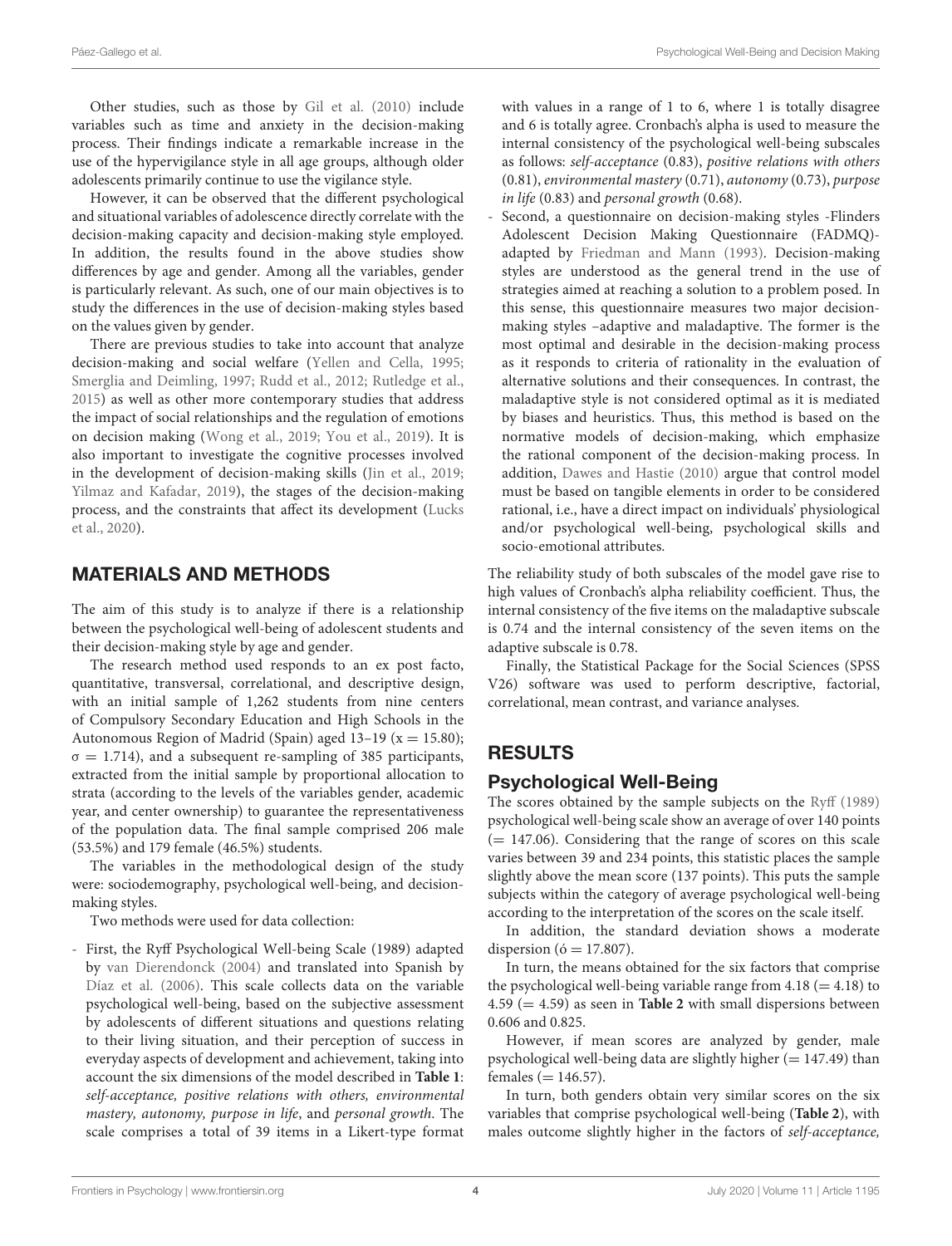<span id="page-4-0"></span>

|         |                    | Psychological<br>well-being | Self-<br>acceptance | <b>Positive relation</b><br>with others | Autonomy | Environmental<br>mastery | Personal<br>growth | Purpose in<br>life |
|---------|--------------------|-----------------------------|---------------------|-----------------------------------------|----------|--------------------------|--------------------|--------------------|
| Total   | Mean               | 147.06                      | 4.33                | 4.19                                    | 4.18     | 4.24                     | 4.59               | 4.40               |
|         | Standard deviation | 17.807                      | 0.825               | 0.756                                   | 0.723    | 0.668                    | 0.606              | 0.800              |
| Males   | Mean               | 147.49                      | 4.45                | 4.17                                    | 4.19     | 4.25                     | 4.54               | 4.43               |
|         | Standard deviation | 16.708                      | 0.741               | 0.720                                   | 0.667    | 0.646                    | 0.624              | 0.756              |
| Females | Mean               | 146.57                      | 4.19                | 4.22                                    | 4.18     | 4.23                     | 4.64               | 4.37               |
|         | Standard deviation | 19.027                      | 0.892               | 0.796                                   | 0.785    | 0.693                    | 0.583              | 0.845              |

Arithmetic mean: Standard deviation: N Total = 385, N Male= 206, N Female = 179.

<span id="page-4-1"></span>TABLE 3 | Levene's test for equality of variances by gender and differences in psychological well-being and their factors by gender.

|                               | F     | Sig.  | t        | gl     | Sig. (bilat.) |
|-------------------------------|-------|-------|----------|--------|---------------|
| Psychological well-being      | 4.127 | 0.063 |          |        |               |
| Self-acceptance               | 2.326 | 0.128 | 0.590    | 383    | 0.556         |
| Positive relation with others | 0.818 | 0.366 | 3.227    | 383    | 0.001         |
| Autonomy                      | 5.335 | 0.021 | $-0.533$ | 383    | 0.594         |
| Environmental mastery         | 1.492 | 0.223 | 0.204    | 351.49 | 0.839         |
| Personal growth               | 0.142 | 0.706 | 0.311    | 383    | 0.756         |
| Purpose in life               | 3.289 | 0.071 | $-1.529$ | 383    | 0.127         |

Levene test;  $N = 385$ ; Student t analysis,  $N = 385$ .

environmental mastery, autonomy, and purpose in life. Females results are also higher in the factors of positive relations with others and personal growth. Nevertheless, the differences are minimal.

# Differences in the Psychological Well-Being of Adolescents by Gender

First, the sample homoscedasticity was analyzed, which obtained equality of variances in all the variables, except autonomy. Consequently, the results of the analysis of the mean difference that did not assume equality of variances are used (**[Table 3](#page-4-1)**).

Thus, an analysis for equality of mean for the psychological well-being variable by gender shows that there are statistically significant differences between the two samples in self-acceptance (t = 3.227; Sig. = 0.001) (**[Table 3](#page-4-1)**).

As a result, using Cohen's d index to analyze the size of the effect, it can be observed that the differences are not significant.

#### Decision-Making Style

As regards adolescent decision-making styles, scores on the scale measuring the maladaptive style range from 0 to 15. In turn, scores on the adaptive style range from 0 to 21. The average score for the sample subjects using both styles is shown in **[Table 4](#page-4-2)**.

The results show an above-average score on the subscale measuring the maladaptive style (mean  $= 9.34$ ) and a very high score for the subscale measuring the adaptive style, where the sample scored almost the maximum number of 21 points (mean  $= 20.26$ .

<span id="page-4-2"></span>TABLE 4 | Use of decision-making styles.

|                   |         | Mean  | <b>Standard deviation</b> |
|-------------------|---------|-------|---------------------------|
| Maladaptive style | Total   | 9.34  | 2.694                     |
|                   | Males   | 9.41  | 2.628                     |
|                   | Females | 9.26  | 2.773                     |
| Adaptive style    | Total   | 20.26 | 3.259                     |
|                   | Males   | 20.70 | 3.034                     |
|                   | Females | 19.74 | 3.437                     |

Arithmetic mean: Standard deviation: N Total = 385, N Male =  $206$ , N Female = 179.

<span id="page-4-3"></span>TABLE 5 | Differences in decision-making styles by gender.

|                   |       | gl  | Sig. (bilateral) |
|-------------------|-------|-----|------------------|
| Maladaptive style | 0.527 | 383 | 0.598            |
| Adaptive style    | 2.914 | 383 | 0.004            |

Student t analysis;  $N = 385$ .

In turn, if scores by gender are analyzed, it can be observed that the male sample scores slightly higher than the female sample in both styles. However, in both cases the scores are above average on the subscale for the maladaptive style and practically at the very top of the subscale for the adaptive decision-making style (**[Table 4](#page-4-2)**).

Analyzing the use of decision-making styles based on the groups formed by the sex variable, different results can be observed (**[Table 5](#page-4-3)**).

On the one hand, both sexes use in the same way maladaptive decision-making strategies ( $t = 0.527$ ;  $p = 0.598$ ). On the contrary, there are statistically variable differences in the use of adaptive decision-making strategies, being used to a greater extent by the group of men ( $t = 2.914$ ;  $p = 0.004$ ).

#### Psychological Well-Being and Adaptive Decision-Making Style

The correlation between the values given by the sample to psychological well-being and its factors show statistical significance in all combinations with the adaptive decisionmaking style (**[Table 6](#page-5-0)**). Furthermore, the correlation is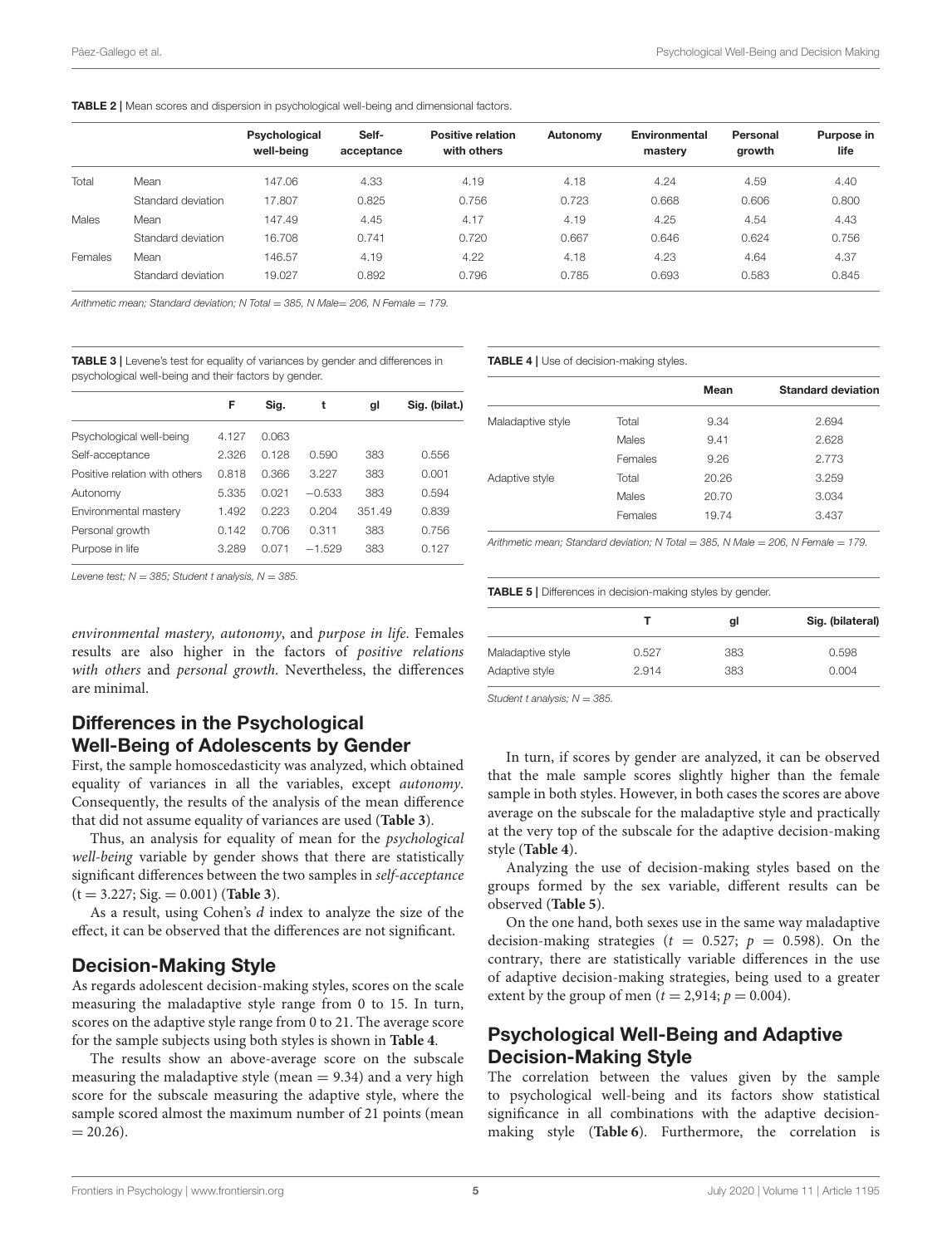<span id="page-5-0"></span>

|                |        |              | Psychological<br>well-being | Self-<br>acceptance | <b>Positive relation</b><br>with others | Autonomy  | <b>Environmental</b><br>mastery | Personal<br>growth | Purpose in<br>life |
|----------------|--------|--------------|-----------------------------|---------------------|-----------------------------------------|-----------|---------------------------------|--------------------|--------------------|
| Adaptive style | Total  | Correlation  | $0.544**$                   | $0.485**$           | $0.242**$                               | $0.359**$ | $0.472**$                       | $0.346**$          | $0.473**$          |
|                |        | Sig. (bilat) | 0.000                       | 0.000               | 0.000                                   | 0.000     | 0.000                           | 0.000              | 0.000              |
|                | Male   | Correlation  | $0.463**$                   | $0.354**$           | $0.201***$                              | $0.262**$ | $0.396**$                       | $0.370**$          | $0.414**$          |
|                |        | Sig. (bilat) | 0.000                       | 0.000               | 0.004                                   | 0.000     | 0.000                           | 0.000              | 0.000              |
|                | Female | Correlation  | $0.617**$                   | $0.574**$           | $0.291**$                               | $0.448**$ | $0.549**$                       | $0.358**$          | $0.528**$          |
|                |        | Sig. (bilat) | 0.000                       | 0.000               | 0.000                                   | 0.000     | 0.000                           | 0.000              | 0.000              |

Correlation coefficient; N Total = 385, N Male= 206, N Female = 179.

\*\*The correlation is significant at 0.01 (bilateral).

<span id="page-5-1"></span>TABLE 7 | Correlations between psychological well-being and the maladaptive decision-making style.

|                   |        |              | Psychological<br>well-being | Self-<br>acceptance | <b>Positive relation</b><br>with others | Autonomy   | Environmental<br>mastery | Personal<br>growth | Purpose in<br>life |
|-------------------|--------|--------------|-----------------------------|---------------------|-----------------------------------------|------------|--------------------------|--------------------|--------------------|
| Maladaptive style | Total  | Correlation  | $-0.458**$                  | $-0.323**$          | $-0.276**$                              | $-0.399**$ | $-0.357**$               | $-0.348**$         | $-0.278**$         |
|                   |        | Sig. (bilat) | 0.000                       | 0.000               | 0.000                                   | 0.000      | 0.000                    | 0.000              | 0.000              |
|                   | Male   | Correlation  | $-0.458**$                  | $-0.323**$          | $-0.276**$                              | $-0.399**$ | $-0.357**$               | $-0.348**$         | $-0.278**$         |
|                   |        | Sig. (bilat) | 0.000                       | 0.000               | 0.000                                   | 0.000      | 0.000                    | 0.000              | 0.000              |
|                   | Female | Correlation  | $-0.516**$                  | $-0.402**$          | $-0.275**$                              | $-0.419**$ | $-0.448**$               | $-0.404**$         | $-0.359**$         |
|                   |        | Sig. (bilat) | 0.000                       | 0.000               | 0.000                                   | 0.000      | 0.000                    | 0.000              | 0.000              |

Correlation coefficient; N Total = 385, N Male = 206, N Female = 179.

\*The correlation is significant at 0.01 (bilateral).

positive across the board, which shows that greater use of adaptive decision-making strategies is directly related to greater psychological well-being.

Thus, the adaptive decision-making style correlates significantly with a probability of <0.01 with overall psychological well-being ( $r = 0.544$ ;  $p = 0.000$ ) and with self-acceptance ( $r = 0.485$ ;  $p = 0.000$ ), positive relations with others ( $r = 0.242$ ;  $p = 0.000$ ), environmental mastery ( $r = 0.472$ ;  $p = 0.000$ ), autonomy ( $r = 0.359$ ;  $p = 0.000$ ), purpose in life (r  $= 0.473$ ;  $p = 0.000$ ), and personal growth ( $r = 0.346$ ;  $p = 0.000$ ) (**[Table 6](#page-5-0)**).

In the male sample  $(N = 206)$ , the relationship between the adaptive decision-making style and the psychological well-being variable ( $r = 0.463$ ;  $p = 0.000$ ), and its six factors shows a positive correlation with a probability of < 0.01 in the table below total psychological well-being ( $r = 0.463$ ;  $p = 0.000$ ), self-acceptance (r  $= 0.354; p = 0.000$ , positive relations with others ( $r = 0.201; p = 0.354$ ) 0.004), environmental mastery ( $r = 0.396$ ;  $p = 0.000$ ), autonomy  $(r = 0.262; p = 0.000)$ , purpose in life  $(r = 0.414; p = 0.000)$ , and personal growth  $(r = 0.370; p = 0.000)$  (**[Table 6](#page-5-0)**).

In the female sample, the adaptive decision-making style shows a positive correlation with the psychological well-being variable ( $r = 0.617$ ;  $p = 0.000$ ). Similar results are obtained with the factors self-acceptance ( $r = 0.574; p = 0.000$ ), positive relations with others ( $r = 0.291$ ;  $p = 0.000$ ), environmental mastery ( $r =$ 0.579;  $p = 0.000$ ), autonomy ( $r = 0.448$ ;  $p = 0.000$ ), purpose in life (r = 0.528; p = 0.000), and personal growth (r = 0.358; p = 0.000) (**[Table 6](#page-5-0)**).

# Psychological Well-Being and Maladaptive Decision-Making Style

In contrast, the maladaptive decision-making style correlates negatively with a probability of <0.01 with overall psychological well-being ( $r = -0.458$ ;  $p = 0.000$ ) and with the factors selfacceptance ( $r = -0.323$ ;  $p = 0.000$ ), positive relations with others  $(r = -0.276; p = 0.000)$ , environmental mastery  $(r = -0.357; p$  $= 0.000$ ), autonomy ( $r = -0.399$ ;  $p = 0.000$ ), purpose in life ( $r =$  $-0.278$ ;  $p = 0.000$ ), and personal growth ( $r = -0.348$ ;  $p = 0.000$ ) (**[Table 7](#page-5-1)**).

In turn, in the male sample, the maladaptive style also obtains a statistically significant correlation, but with a negative value. In consequence, an inverse relationship between psychological well-being ( $r = -0.400$ ;  $p = 0.000$ ) and the use of the abovementioned decision-making style is established. The same applies to self-acceptance ( $r = -0.256$ ;  $p = 0.000$ ) positive relations with others (r = -0.277; p = 0.000), autonomy (r = -0.380; p = 0.000), environmental mastery ( $r = -0.268$ ;  $p = 0.000$ ), personal growth ( $r = -0.300$ ;  $p = 0.000$ ), and purpose in life ( $r = -0.198$ ;  $p = 0.000$  (**[Table 7](#page-5-1)**).

In turn, the correlational analysis of maladaptive decisionmaking style with psychological well-being shows a statistically significant negative correlation ( $r = -0.617$ ;  $p = 0.000$ ). Similarly, the use of the maladaptive style correlates negatively with self-acceptance ( $r = -0.574$ ;  $p = 0.000$ ) positive relations with others ( $r = -0.291$ ;  $p = 0.000$ ), autonomy ( $r = -0.448$ ;  $p =$ 0.000), environmental mastery ( $r = -0.549$ ;  $p = 0.000$ ), personal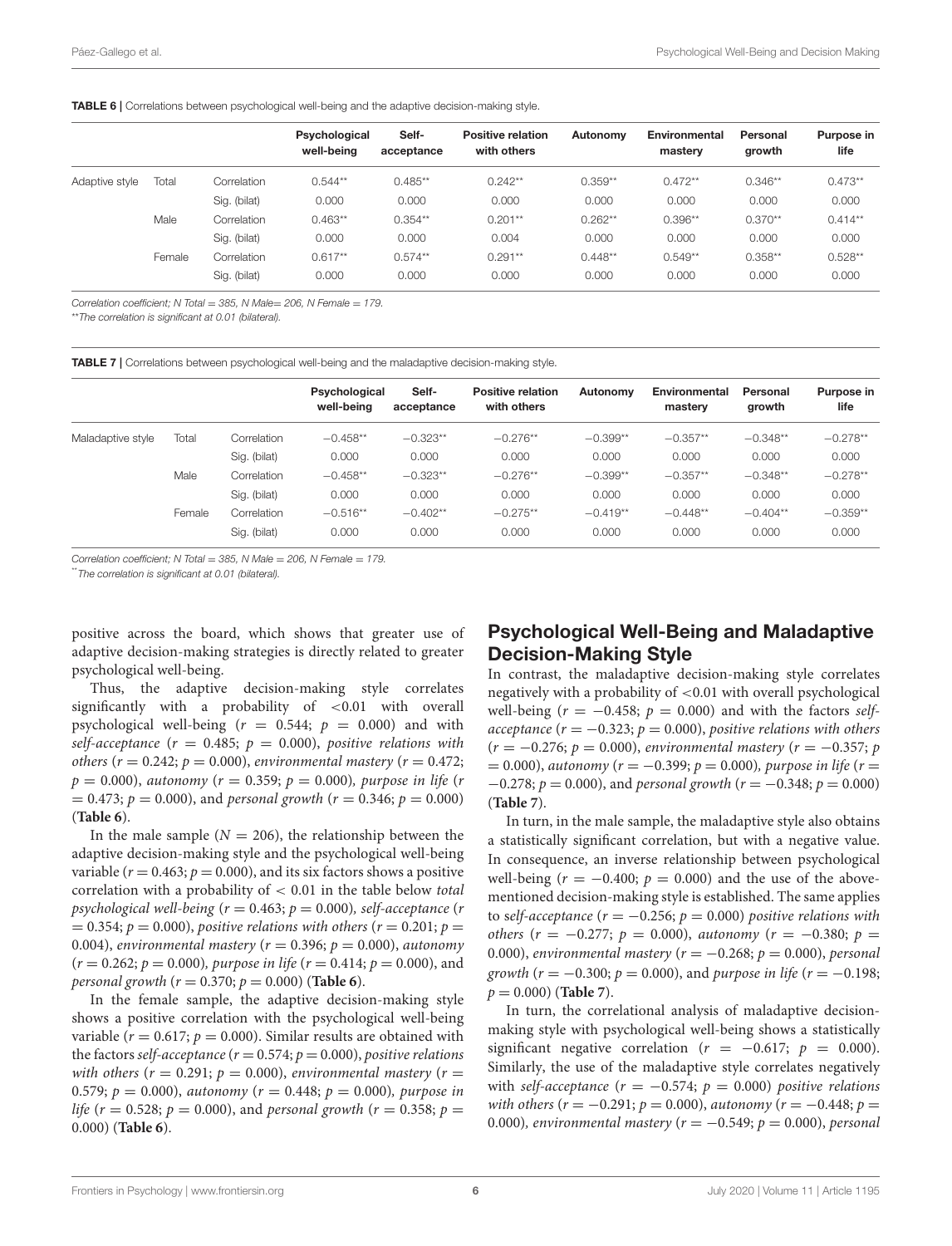growth ( $r = -0.358$ ;  $p = 0.000$ ), and purpose in life ( $r = -0.528$ ;  $p = 0.000$ ) with a probability of  $< 0.01$  (**[Table 7](#page-5-1)**).

The results of the correlational analyses of the total sample, as well as both gender samples, show a direct relationship between the use of adaptive decision-making strategies and psychological well-being, in which higher levels of psychological well-being correspond to a marked preference for using the adaptive decision-making style and vice versa.

In contrast, it was observed that the participants, both in the total sample and by gender, have an inverse relationship between the use of maladaptive decision-making strategies and psychological well-being. Thus, a more marked preference for the maladaptive decision-making style corresponds to a lower level of psychological well-being and its factors.

# Predictive Model for Adaptive Style in the Total Group

After checking the relationship between the variable Psychological Well-being and the Adaptive Decision-Making Style, the linear regression analysis is performed to build a model to predict the use of adaptive strategies based on psychological well-being and its dimensions.

The proportion of data in which it is possible to predict the use of adaptive strategies based on psychological well-being is 34.5%  $(R \text{ squared} = 0.345)$  and the analysis of variance shows that the probability associated with the F statistic is lower to 0.05 ( $F =$  $33.201; P = 0.000$ .

In this way, the model is made up of the value of the constant  $(C= 6.132)$  and the coefficients with a probability <0.05 of the variables Self-acceptance ( $C_f = 152$ ;  $p = 0.000$ ), Positive relations  $(C_f = -0.071; p = 0.028)$ , Autonomy  $(C_f = 0.098; p = 0.000)$ , Environmental mastery ( $C_f = 0.112$ ;  $p = 0.025$ ), and Purpose in life ( $C_f = 0.143$ ;  $p = 0.000$ ), as shown in **[Table 8](#page-6-0)**.

The algorithm that explains the predictive model is:

 $y = 6.13 + 0.152x + 0.098x + 0.112x + 0.143x + (-0.071x).$ 

# Predictive Model for Maladaptive Style in the Total Group

Similarly, linear regression analysis is performed to build a model that allows predicting the use of maladaptive strategies based on psychological well-being and its dimensions.

The R squared value of the model shows that the proportion of data in which it is possible to predict the use of maladaptive strategies based on psychological well-being is 24.1% (R squared  $= 0.241$ .

On the other hand, the analysis of variance shows that the probability associated with the F statistic is  $< 0.05$  ( $F = 19,987$ ;  $P = 0.000$ , being able to confirm the construction of a predictive model with these two variables.

With this, the model is formed by the value of the constant  $(C = 20,629)$  and the coefficients with a probability <0.05 of the variables Autonomy ( $C_f = -0.127$ ;  $p = 0.000$ ) and Personal growth  $(C_f = -0.119; p = 0.000)$ , as shown in **[Table 9](#page-6-1)**.

Thus, the algorithm that explains the predictive model is  $y = 20.63 + (-0.127x) + (-0.119x).$ 

<span id="page-6-0"></span>TABLE 8 | Coefficients of the adaptive style variables in the total group.

|                               | <b>Coefficient</b> | Sig.  |
|-------------------------------|--------------------|-------|
| Constant                      | 6.132              | 0.000 |
| Self-acceptance               | 0.152              | 0.000 |
| Positive relation with others | $-0.071$           | 0.028 |
| Autonomy                      | 0.098              | 0.000 |
| Environmental mastery         | 0.112              | 0.025 |
| Personal growth               | 0.073              | 0.054 |
| Purpose in life               | 0.143              | 0.000 |

<span id="page-6-1"></span>TABLE 9 | Coefficients of the maladaptive style variables in the total group.

| <b>Coefficient</b><br>Sig.<br>20.629<br>0.000<br>0.490<br>$-0.024$<br>0.706<br>$-0.011$<br>0.000<br>$-0.127$<br>0.080<br>$-0.077$<br>0.000<br>$-0.119$<br>0.717<br>$-0.012$ |  |  |
|-----------------------------------------------------------------------------------------------------------------------------------------------------------------------------|--|--|
| Constant<br>Self-acceptance<br>Positive relation with others<br>Autonomy<br>Environmental mastery<br>Personal growth<br>Purpose in life                                     |  |  |
|                                                                                                                                                                             |  |  |
|                                                                                                                                                                             |  |  |
|                                                                                                                                                                             |  |  |
|                                                                                                                                                                             |  |  |
|                                                                                                                                                                             |  |  |
|                                                                                                                                                                             |  |  |
|                                                                                                                                                                             |  |  |

<span id="page-6-2"></span>TABLE 10 | Coefficients of the adaptive style variables in the group of men.

|                               | Coefficient | Sig.  |
|-------------------------------|-------------|-------|
| Constant                      | 7.554       | 0.000 |
| Self-acceptance               | 0.065       | 0.265 |
| Positive relation with others | $-0.055$    | 0.251 |
| Autonomy                      | 0.064       | 0.101 |
| Environmental mastery         | 0.100       | 0.136 |
| Personal growth               | 0.140       | 0.005 |
| Purpose in life               | 0.146       | 0.005 |

That is, the use of maladaptive decision-making strategies is equal to the constant plus the decrease in Autonomy by 0.127 times and the decrease in Personal growth by 0.119 times.

#### Predictive Model for Adaptive Style in the Group of Men

The linear regression analysis for the construction of a model that allows predicting the use of adaptive strategies based on psychological well-being and its dimensions in the group of men shows that the proportion of data in which it is possible to predict the use of strategic dimensions is of  $26.1\%$  (R squared = 0.261) and the analysis of variance shows that the probability associated with the *F* statistic is  $< 0.05$  (*F* = 11.711; *P* = 0.000).

In this way, the model is formed by the value of the constant  $(C = 7,554)$  and the coefficients with a probability of <0.05 for the variables *Personal growth* ( $C_f = 0.140$ ;  $p = 0.005$ ) and *Purpose in life* ( $C_f = 0.146$ ;  $p = 0.005$ ), as shown in **[Table 10](#page-6-2)**.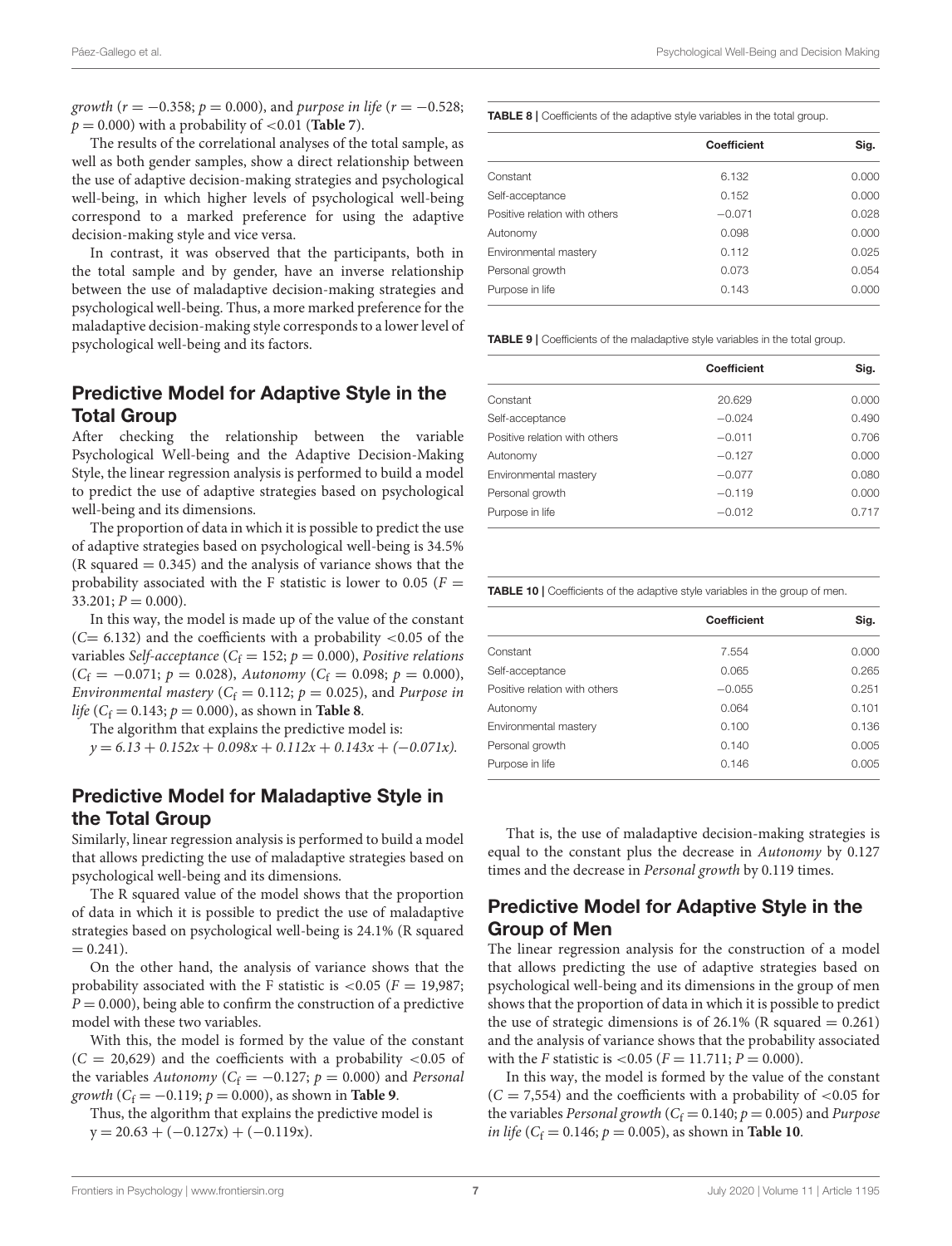<span id="page-7-0"></span>

|                               |             | Sig.  |
|-------------------------------|-------------|-------|
|                               | Coefficient |       |
| Constant                      | 19.826      | 0.000 |
| Self-acceptance               | 0.002       | 0.969 |
| Positive relation with others | $-0.045$    | 0.291 |
| Autonomy                      | $-0.143$    | 0.000 |
| Environmental mastery         | $-0.027$    | 0.648 |
| Personal growth               | $-0.107$    | 0.016 |
| Purpose in life               | $-0.008$    | 0.856 |

The algorithm that explains the predictive model is  $y = 7.55 + 140x + 146x$ .

## Predictive Model for Maladaptive Style in the Group of Men

On the contrary, the linear regression analysis for the construction of a model that allows predicting the use of maladaptive strategies based on psychological well-being and its dimensions in the group of men shows that the proportion of data in which it is possible to predict the use of adaptive strategies based on psychological well-being is 20% (R squared  $= 0.200$ ) and the analysis of variance shows that the probability associated with the F statistic is  $\lt 0.05$  (F = 47.302;  $P = 0.000$ .

With this, the model is formed by the value of the constant  $(C = 19.826)$  and the coefficients with a probability <0.05 of the variables Autonomy ( $C_f = -0.143$ ;  $p = 0.000$ ) and Personal growth  $(C_f = -0.107; p = 0.016)$ , as shown in **[Table 11](#page-7-0)**.

Thus, the algorithm that explains the predictive model is

 $y = 19.83 + (-0.143x) + (-0.107x).$ 

That is, the use of maladaptive decision-making strategies is equal to the constant plus the decrease in Autonomy by 0.143 times and the decrease in Personal growth by 0.107 times.

#### Predictive Model for Adaptive Style in the Group of Women

Regarding the group of women, the linear regression analysis of the adaptive style based on psychological well-being and its dimensions, shows that the proportion of data in which it is possible to predict the use of adaptive strategies based on psychological well-being is  $44.2\%$  (R squared  $= 0.442$ ) and the analysis of variance shows a probability associated with the F statistic of  $< 0.05$  ( $F = 22.68; P = 0.000$ ).

Therefore, according to the values shown in **[Table 12](#page-7-1)**, the model is made up of the value of the constant  $(C = 5.314)$  and the coefficients with a probability  $< 0.05$  of the variables Selfacceptance (Cf = 0.176;  $p = 0.002$ ), Autonomy (Cf = 0.130;  $p =$ 0.000) and *Purpose in life* ( $C_f = 0.150$ ;  $p = 0.008$ ).

The algorithm that explains the predictive model is  $y = 5.31 + 176x + 130x + 150x$ .

<span id="page-7-1"></span>TABLE 12 | Coefficients of the variables of maladaptive style in the group of women.

|                               | <b>Coefficient</b> | Sig.  |
|-------------------------------|--------------------|-------|
| Constant                      | 5.314              | 0.003 |
| Self-acceptance               | 0.176              | 0.002 |
| Positive relation with others | $-0.064$           | 0.141 |
| Autonomy                      | 0.130              | 0.000 |
| Environmental mastery         | 0.130              | 0.076 |
| Personal growth               | 0.009              | 0.873 |
| Purpose in life               | 0.150              | 0.008 |

<span id="page-7-2"></span>TABLE 13 | Coefficients of the adaptive style variables in the group of women.

|                               | Coefficient | Sig.  |
|-------------------------------|-------------|-------|
| Constant                      | 21.457      | 0.000 |
| Self-acceptance               | $-0.040$    | 0.428 |
| Positive relation with others | 0.018       | 0.649 |
| Autonomy                      | $-0.109$    | 0.001 |
| Environmental mastery         | $-0.133$    | 0.045 |
| Personal growth               | $-0.135$    | 0.011 |
| Purpose in life               | $-0.012$    | 0.816 |
|                               |             |       |

# Predictive Model for Maladaptive Style in the Group of Women

Finally, the linear regression analysis of the variables Adaptive strategies in function of psychological well-being and its dimensions in the group of women, shows that the proportion of data in which it is possible to predict the use of adaptive strategies in function of the psychological well-being of the 30.2%  $(R \text{ squared} = 0.302)$  and the analysis of variance shows that the probability associated with the F statistic is  $<$  0.05 (F = 12,399; P  $= 0.000$ ).

In this way, the model is formed by the value of the constant  $(C = 21,457)$  and the coefficients with a probability <0.05 of the variables Autonomy ( $C_f = -0.109$ ;  $p = 0.001$ ), Environmental mastery ( $C_f = -0.133$ ;  $p = 0.045$ ), and Personal growth ( $C_f =$ −0.135; p = 0.011), as shown in **[Table 13](#page-7-2)**.

The algorithm that explains the predictive model is

 $y = 21.46 + (-0.109x) + (-0.133x) + (-0.135x).$ 

#### **DISCUSSION**

The objective of this study was to analyze the potential relationship between adolescents' psychological well-being and their decision-making styles, using [Ryff's \(1995\)](#page-12-17) dimensions of psychological well-being, and [Janis and Mann's \(1977\)](#page-11-25) decisionmaking model. Moreover, differences in the relationship by age and gender were also analyzed, which covers the current gap in this area of research according to gender.

#### Phycological Well-Being

In reference to the level of psychological well-being, the adolescent students in the study scored slightly above the scale's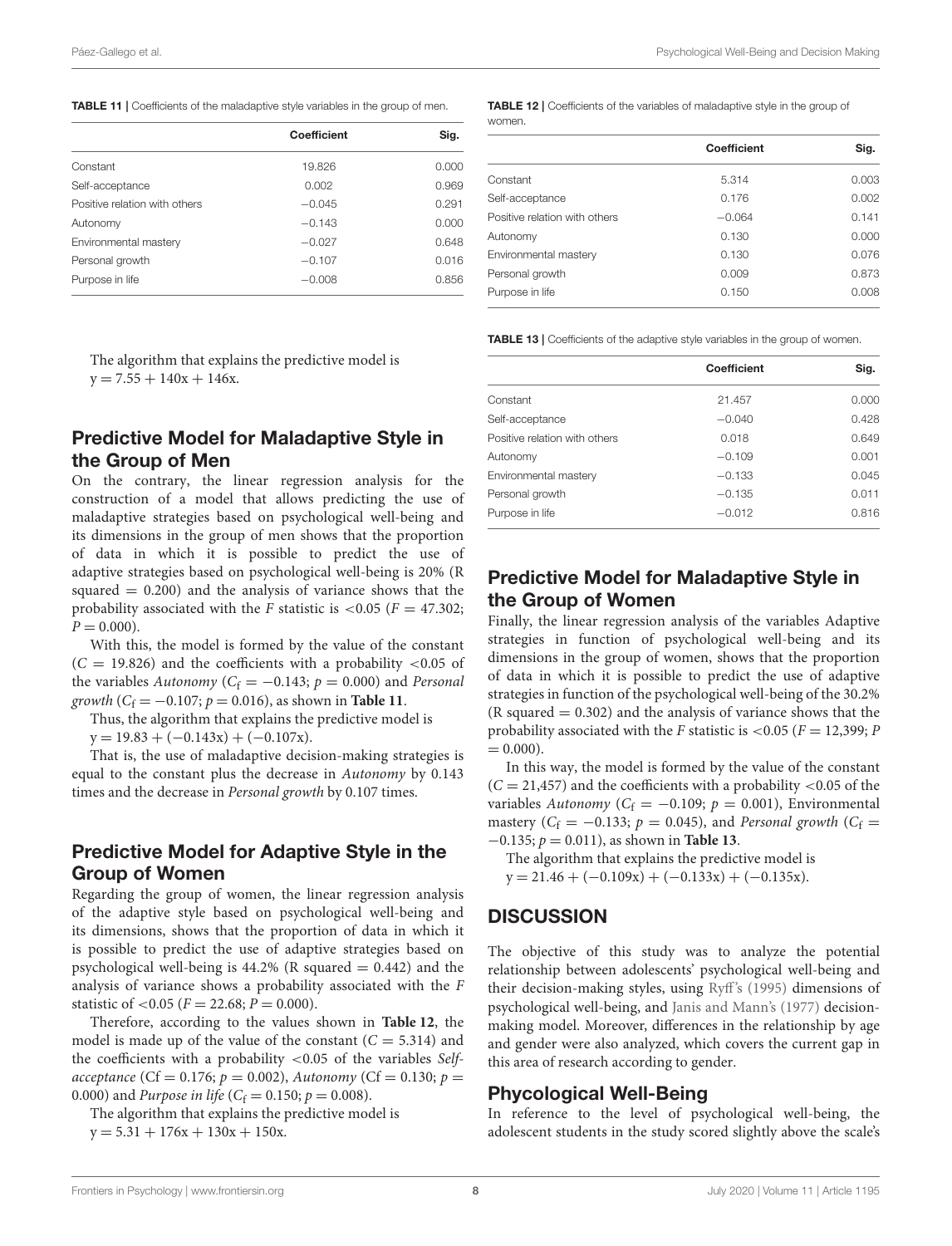average. Furthermore, this score is more than 30 points higher than the scores obtained in similar studies [\(Figueroa et al., 2005;](#page-11-17) [Escarbajal et al., 2014\)](#page-11-41).

Moreover, if present results are compared with other studies that analyze differences by gender, similar results are found, with psychological well-being slightly higher in males; although the differences are not significant [\(Zubieta et al., 2012;](#page-12-18) [García, 2016\)](#page-11-42).

Similarly, if the differences in terms of the dimensions that constitute the psychological well-being variable are observed, some studies point to high scores in either of the two gender.

Thus, for example, [García \(2016\)](#page-11-42) concludes that females obtain significantly higher scores than males in the personal growth dimension. This result is similar to that found in our study, although in this case the difference is not significant.

In turn, the research performed by Zubieta et al. (2012) shows that males obtain higher scores than females in the autonomy dimension. However, females outperform males in all other dimensions—positive relations with others, self-acceptance, environmental mastery, personal growth, and purpose in life. These data contrast with those found in this study, in which males obtained higher scores than females in the autonomy dimension, but also in self-acceptance, environmental mastery, and purpose in life. However, none of the differences are significant.

Lastly, [Raleig et al. \(2019\)](#page-11-14) highlight the higher score obtained by females in the positive relations with other dimension, which is similar to the difference found in the aforementioned results.

# Decision-Making Style

The values found regarding the use of decision-making styles show similar results to those of previous studies. Thus, Bosch et al. [\(2016\)](#page-11-20) found the same preferential use of the adaptive style by adolescents, although they highlight some variables, such as anxiety or negative interpretation of ambiguous stimuli, that may have a negative impact on use.

However, this is an area that covers a wide field of development, given that there are no prior studies that analyze the preferred decision-making style by gender.

# Psychological Well-Being and Decision-Making Style

The results obtained in this study, concerning the relationship between psychological well-being and decision-making style, show a significant and positive correlation between adaptive decision-making strategies and all the psychological well-being variables. In contrast, the preferred use of the maladaptive decision-making style correlates both significantly and negatively with the psychological well-being factors. These results coincide with those found by [Trujillo et al. \(2015\)](#page-12-19), who conclude that adolescents identify with improvised decision-making processes, the assumption being that this is justified by the desire to live in the moment and a sense of reward from quick-thinking, risky behavior. Similarly, the results obtained in their study reveal that adolescents have a strong perception of external loci of control on their lives.

However, the results obtained show a relationship between the psychological well-being of adolescents and their preferred decision-making style. This is in line with [Pincham et al.](#page-11-43) [\(2019\)](#page-11-43) hypotheses on adolescents at risk, which states that improving adolescents' psychological well-being would also mean improving their decision-making skills and the feedback process.

In this regard, it is important to call attention to the conceptualization of the term "decisional competence" according to [\(Bisquerra Alzina and Pérez Escoda, 2012\)](#page-11-22), and the implications highlighted by [Mieles and Alvarado \(2012\)](#page-11-23), who argue that the capacity of critical self-reflection and rational judgment is essential for the development of decisional competence. Moreover, these variables must be related to the factors of personal growth and purpose in life in Ryff's model of psychological well-being.

Lastly, [Moreno et al. \(2011\)](#page-11-32) identified a relevant role for self-esteem, self-efficacy, self-capacity, and self-efficiency in the choice of decision-making strategies. They also found differences by age.

In turn, numerous studies have analyzed the differences between levels of psychological well-being [\(Ruck et al., 2014;](#page-12-20) To et al., [2017\)](#page-12-21) and preferential decision-making styles by gender [\(Blustein and Phillips, 1990;](#page-11-44) [Chaturvedi and Kumari, 2015;](#page-11-45) [Camuñas, 2017;](#page-11-46) [Pincham et al., 2019\)](#page-11-43).

In this respect, the study performed by [Trujillo et al. \(2015\)](#page-12-19) is particularly relevant. They identified a decision-making style they call "dependent" that has similarities with the maladaptive style outlined in our study which is associated with conditions of low self-esteem, difficulty in establishing stable affective relationships, and lack of purpose in life. These conditions are, in turn, related to low psychological well-being. According to the results, this dependent style is used equally by males and females. In contrast, connecting to the same study, the style defined as "rational" is associated with the careful selection of strategies aimed at achieving future objectives, a hypothesis that also argues that purpose in life and personal growth are essential factors in the psychological well-being variable. Again, these results are also found both in males and females.

These results are similar to those obtained in the present study; in both cases, subjects with a preferential use for adaptive decision-making strategies also have a high score in psychological well-being and in the factors that comprise the variable, and vice versa. However, in his study on decisional competence, [Camuñas](#page-11-46) [\(2017\)](#page-11-46) found differences in the variables by gender associated with factors such as anxiety or stress in sport. Similar results were found by [Gil et al. \(2010\)](#page-11-36), who include time and anxiety as important variables in the preferential use of the hypervigilance style throughout adolescence.

# CONCLUSIONS

# Psychological Well-Being

The conclusions of the analyzes carried out in accordance with the objectives of the study, and in comparison with other studies, highlight the fact that adolescents assess their psychological wellbeing above the average of other profiles of adolescents analyzed. This aspect is directly linked with good quality of life and mental health.

The factors that explain and determine psychological wellbeing vary greatly depending on evolutionary characteristics and personality traits.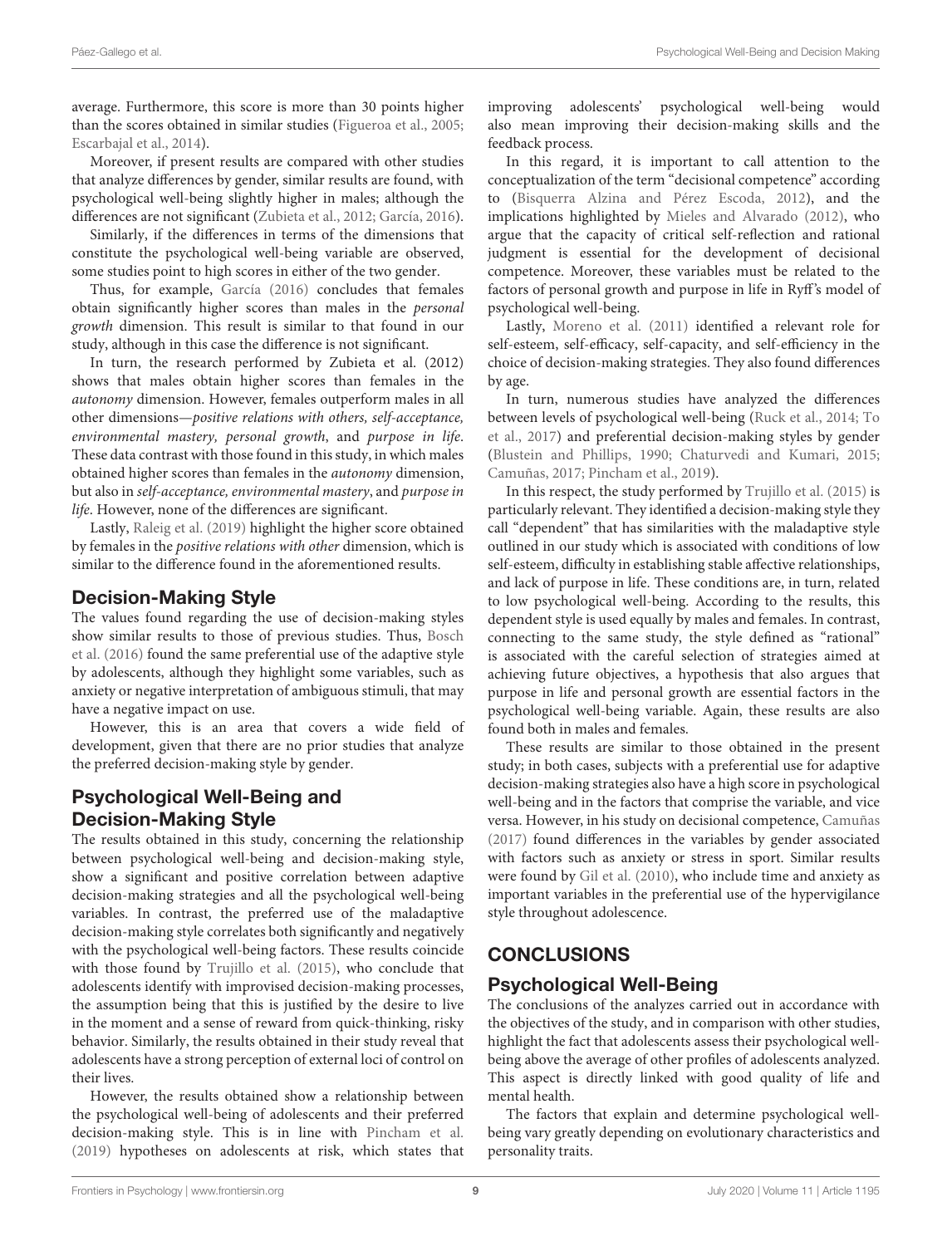It is important to bear in mind that social phenomena directly affecting gender roles have a direct impact on factors such as establishing relationships, life goals, and behavior relating to autonomy. Thus, gender is a demographic variable that can have an important impact on psychological well-being and its factors.

The slight differences between males and females in the subjective perception of psychological well-being makes advisable to continue establishing educational programs that enhance the dimensions of self-acceptance, environment mastery, autonomy, and purpose in life in females; and develop positive relationships with others and personal growth in males. A compensatory approach to these differences would enhance the perception of subjective well-being in both genders.

#### Decision-Making Style

The conclusions of this study suggest that adequate training in decision-making involves the appropriate development of decision-making skills. Similarly, there are statistically significant differences in the interaction between decision-making styles, with the adaptive style the preferred choice.

Differentiating by gender, males score higher than females in both adaptive and maladaptive decision-making styles. However, these differences are not statistically significant for the variable maladaptive style, and it can be concluded that both genders make similar use.

In contrast, the difference between genders for the adaptive style is statistically significant, which enables to conclude that there are differences in preferred styles by adolescents by gender; with the male sample showing a greater preference for the adaptive style.

If socio-emotional variables, such as anxiety or the negative interpretation of ambiguous stimuli, which affect the use of adaptive decision-making as highlighted by [Bosch et al. \(2016\)](#page-11-20), are considered, it is important to design educational programs to train adolescents in decision-making skills. Special attention should be given to the area involving emotions as a previous step to enable adolescents to make more rational decisions. This proposal is especially important in the adolescent stage given that, according to [Mann and Friedman \(2002\)](#page-11-28), at 15 years of age individuals are cognitively prepared to make decisions with a similar capacity of adults. It is therefore important to offer the relevant experiences that allow them to acquire and practice this skill in order to become fully competent. In this endeavor, formal, non-formal and informal educational settings have an equally important role to play.

Similarly, in order to increase the use of the adaptive decisionmaking style in adolescent females, it is important to work on aspects such as self-esteem and self-efficacy to help them to perceive themselves as effective decision-makers. Moreover, it is important to make a pedagogical effort in society to improve the perception of females as decision makers.

# Psychological Well-Being and Decision-Making Style

This study has evidenced the existing relationship between psychological well-being and the decision-making style. Thus, adolescents with a higher level of wellbeing show a marked preference for adaptive decision-making strategies. This aspect of subjective wellbeing emphasizes satisfaction with one's own life, development of skills and self-realization.

Along the same lines, the decision-making stages suggested by [Byrnes \(2002\)](#page-11-26) are directly related to the factors that constitute psychological wellbeing according to Ryff's model. Thus, the stage of establishing objectives and the search for alternatives to achieve them coincides with the purpose in life factor, which assesses people's ability to define their life goals and establish appropriate ways to reach them.

According to the tenets of the Social Cognitive Theory, adolescents suffer from a lack of self-confidence and selfdetermination. The contents of these two dimensions coincide with the dimensions of self-acceptance, autonomy, and purpose in life in the variable psychological well-being. In other words, adolescents who have less autonomy, lower self-acceptance and fewer purposes in life use more maladaptive decision-making strategies, such as improvisation.

In contrast, a marked preference for adaptive decision-making strategies is related to greater psychological well-being, which reinforces the value and importance given to peers and the power of the group during this developmental stage.

In order to increase adolescents' subjective perception of their own psychological well-being, we recommend creating programs in secondary schools that include information processing and allow adolescents to activate critical thinking and promote their decision-making skills. Competence-boosting programs would make possible to establish objectives, collate possible alternatives for achieving them, prioritize the alternatives under criteria of importance, and select the best alternative in terms of the decision-making context [\(Byrnes, 2002\)](#page-11-26). Such programs should be enriched with work modules that enhance adolescents' subjective perception of psychological well-being, which are linked to the dimensions devised by Ryff, and based on the decision-making styles acquired by adolescents.

The importance of this fundamental stage in the development of decision-making skills should be emphasized, along with its relationship with psychological well-being. The formative and educational processes in high schools would benefit from a teaching approach which accompanies adolescents from the very beginning of their secondary stage until they reach the threshold of youth. This opportunity would facilitate the development of decision-making skills linked to cognitive maturation, the development of abstract thought, and environmental mastery [\(Raleig et al., 2019\)](#page-11-14).

The academic decisions that are taken in the near future are an excellent opportunity to teach students to use an adaptive decision-making style and, consequently, increase their subjective psychological well-being. This perspective, with the support of teachers and family members, and taking into account the challenging identity process of adolescence, could reinforce self-acceptance and the dimensions of subjective well-being. All that promotes greater self-esteem which, in turn, has a direct impact on the use of different decision-making styles [\(Bethencourt and Cabrera, 2011\)](#page-11-29).

Lastly, the high correlation between decision-making styles and psychological well-being and its dimensions in the two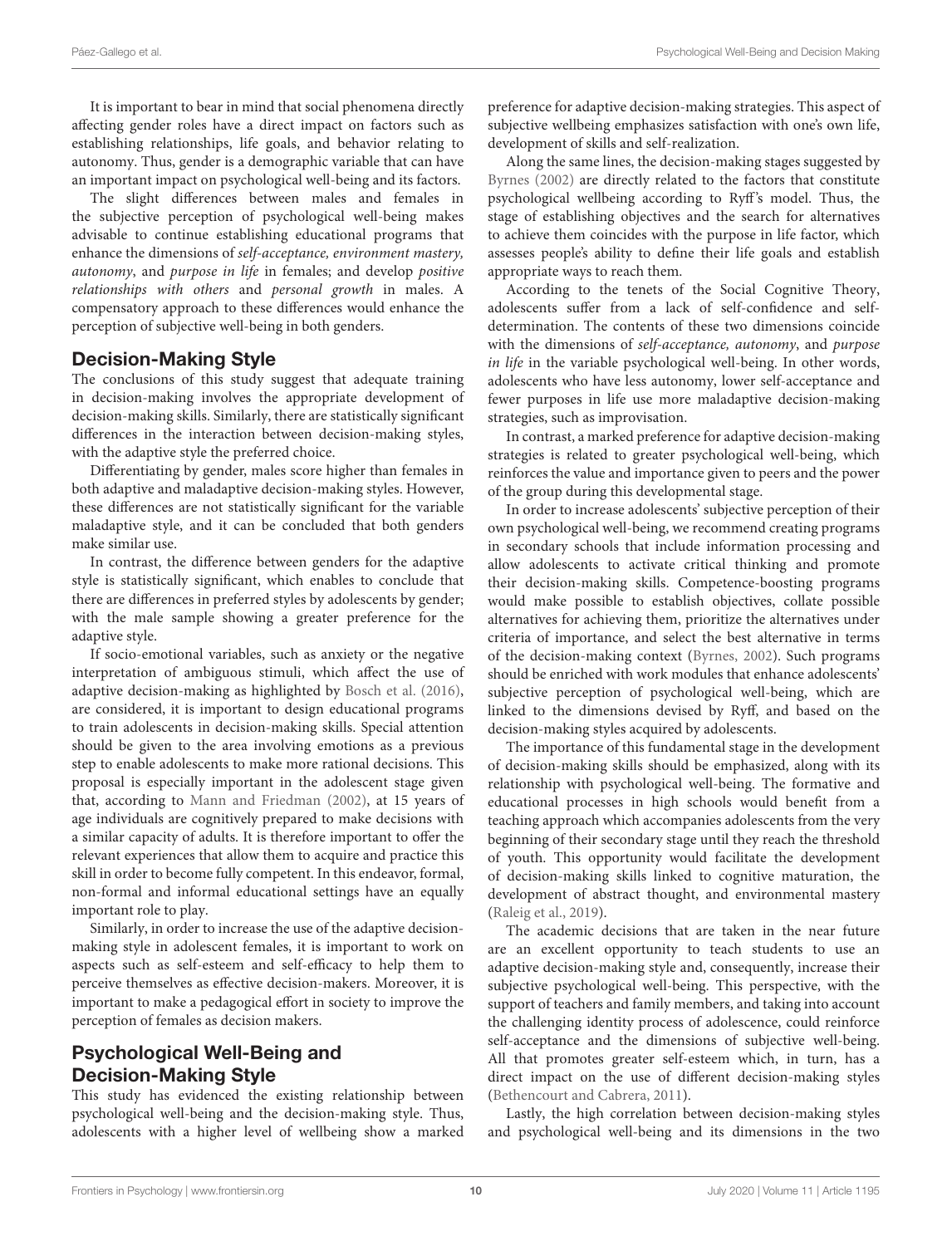gender samples indicates that educational strategies should be the same for males and females. The results show both gender samples, male and female, value the dimensions with the same degree of importance.

Finally, observing the results of the linear regression analysis, the implication of all the dimensions of psychological wellbeing in the development of adaptive decision-making strategies in Spanish adolescents can be concluded. Thus, as highlighted in the algorithm that predicts decision-making competence, empowerment of self-acceptance and autonomy, a greater mastery of the environment and the establishment of vital goals implies an increase in the use of adaptive decision-making styles.

These results invite to create an educational intervention with adolescents from various aspects, including formal and nonformal education programs.

This proposal requires an absolute adjustment to the Spanish social and educational model.

On the one hand, the taxonomic works carried out by authors such as [Elzo \(2016\)](#page-11-47), different categories of adolescents in Spanish society. However, all these categories coincide in attributing to adolescents an interest and concern for their future, being determined to establish goals and objectives. Similarly, the levels of self-esteem and autonomy of Spanish adolescents are, in general, above average. This situation is a very good starting point for the intervention of education professionals. In this sense, the Spanish legislation on regulated education includes the planning of competences, objectives and evaluation criteria for the variables indicated above, from the Early Childhood stage to Baccalaureate.

In addition, this work must be carried out both in the subjects of the common subjects and in the specific subjects that the Spanish curriculum proposes for the education of the personal skills of the students, such is the case of the subject Social Values and civic.

However, the context of non-formal education in Spain is wide and must also be an agent of intervention in the formation of the decision-making competence of adolescents. In this sense, the associative fabric that works with adolescents involved in their educational programs must be promoted, the empowerment of autonomy, self-acceptance, mastery of the environment, the establishment of goals in life and the establishment of positive social relationships such as The way to get Spanish adolescents to use mostly adaptive decision-making strategies.

Finally, if you analyze the variables that protect the most from the use of maladaptive strategies, you can see that it is Autonomy and life parameters. Furthermore, these variables exercise this

#### **REFERENCES**

- <span id="page-10-3"></span>Abidin, M. H. Z., Amat, S., Mahmud, M. I., Bakar, M. A., and Bakar, A. Y. A. (2019). Career Decision Making Self-Efficacy (CDMSE) among gifted and talented students in Malaysia: an initial demographic study. J. Educ. Gift. Young Sci. 7, 113–118. doi: [10.17478/jegys.521514](https://doi.org/10.17478/jegys.521514)
- <span id="page-10-1"></span>Balcázar Nava, P., Bonilla Muñoz, M. P., Gurrola Peña, G. M., Trejo González, L., and Zanatta Colin, E. M. (2008). Estructura factorial de una escala para evaluar

protective role for both the men's and women's groups, so it is especially important to influence these two dimensions.

#### LIMITATIONS AND FUTURE RESEARCH

The limitations of this study indicate the need for a greater differentiation by age range within the concept of adolescence, a broader sample of educational contexts, and greater influence in the programs implemented in education centers in order to enhance the variables.

In this respect, future research possibilities should be addressed to:

Explore the potential relationship of the variables and the social and emotional relationships that adolescents themselves experience within their peer group, the family and/or the educational environment.

Expand the subjective assessment and subjective well-being in different contexts or spheres where adolescents develop.

Explore decision-making based on the influence of social relationships and the regulation of emotions.

Expand on the cognitive processes involved in decisionmaking skills, the stages of the decision-making process, and the limitations that affect the development of this competence.

#### DATA AVAILABILITY STATEMENT

The datasets generated for this study are available on request to the corresponding author.

#### AUTHOR CONTRIBUTIONS

JG-L and FL-N performed the analysis of the state of the matter and drafted the introduction and method. JP-G developed the hypothesis, analyzed the data, and wrote, together with MR-M, the results and discussion. MR-M conducted a general review of the entire document. JG-L helped with the data analysis. All authors read and approved the final manuscript.

#### ACKNOWLEDGMENTS

The authors would like to thank the willingness of the directors of the educational centers to allow then to access and conduct their study. Similarly, they would like to thank the contribution of the participating after the acknowledgment place.

estilos de afrontamiento en adolescentes. Rev. Neurol. Neurocirug. Psiquiat. 41, 45–50.

- <span id="page-10-0"></span>Ballesteros, B., Medina, A., and Caicedo, C. (2006). El bienestar psicológico definido por asistentes a un servicio de consulta psicológica en Bogotá, Colombia. Univers. Psycol. 5, 239–258.
- <span id="page-10-2"></span>Bernal, A., Arocena, F., and Navarro, L. (2012). Toma de decisiones, estilos de comunicación en el conflicto y comunicación familiar en adolescentes bachilleres. Enseñanza Invest. Psicol. 17, 295–311.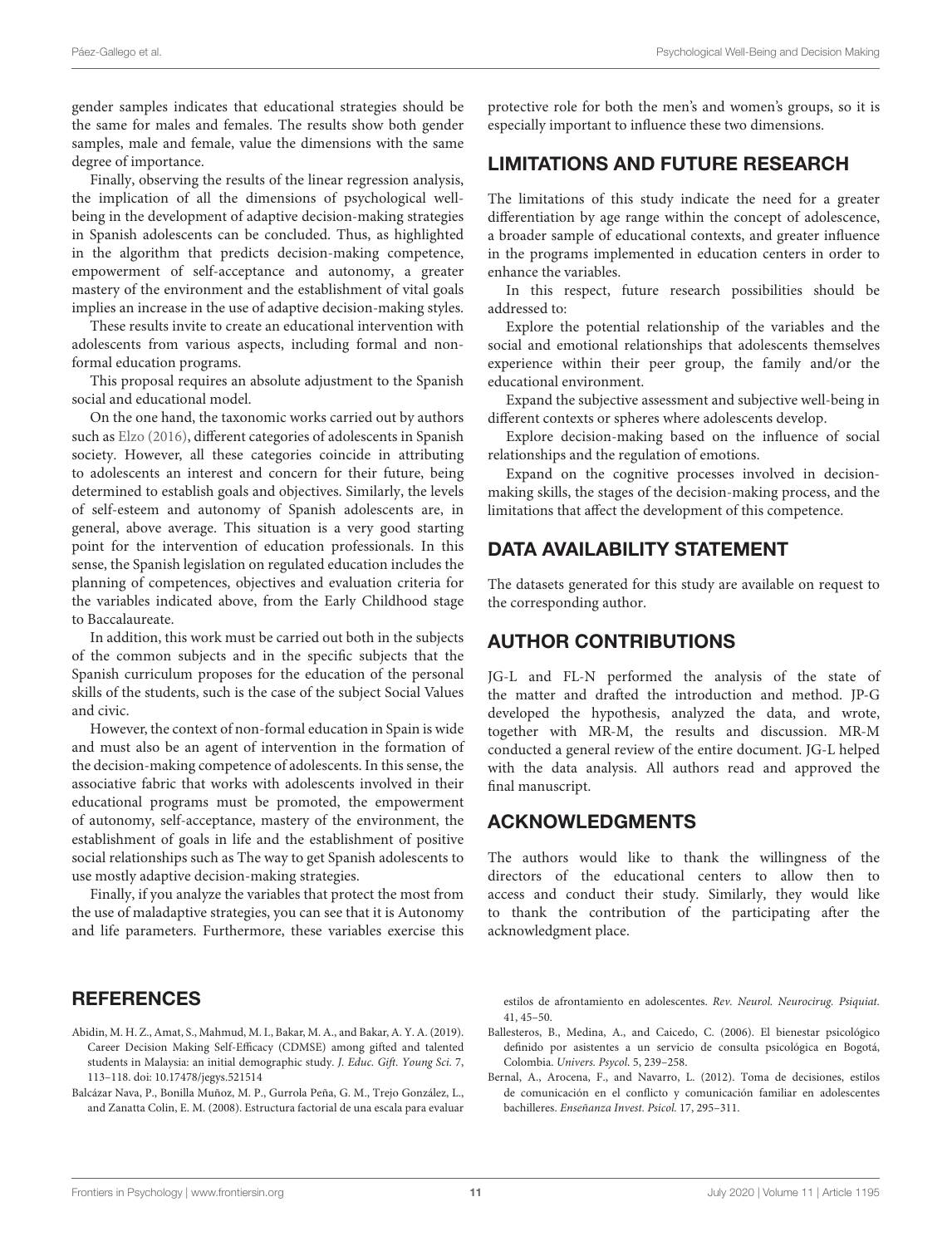- <span id="page-11-29"></span>Bethencourt, J. T., and Cabrera, L. (2011). Personalidad y toma de decisiones vocacionales en universitarios. Geografía 18, 3–6. doi: [10.21865/RIDEP47.2.07](https://doi.org/10.21865/RIDEP47.2.07)
- <span id="page-11-22"></span>Bisquerra Alzina, R., and Pérez Escoda, N. (2012). Las competencias emocionales. Educación XX1 10, 61–82. doi: [10.5944/educxx1.1.10.297](https://doi.org/10.5944/educxx1.1.10.297)
- <span id="page-11-44"></span>Blustein, D. L., and Phillips, S. D. (1990). Relation between ego identity statuses and decision-making styles. J. Couns. Psychol. 2, 160–168. doi: [10.1037/0022-0167.37.2.160](https://doi.org/10.1037/0022-0167.37.2.160)
- <span id="page-11-20"></span>Bosch, C., Miranda, J., Sangiorgio, M., Acuña, I., Michelini, Y., Marengo, L., et al. (2016). Efecto del entrenamiento con un juego de estrategia en tiempo real sobre la toma de decisiones en adolescentes. PSIENCIA. Rev. Latinoamericana Ciencia Psicol. 8, 1–19. doi: [10.5872/psiencia/8.1.22](https://doi.org/10.5872/psiencia/8.1.22)
- <span id="page-11-26"></span>Byrnes, J. P. (2002). The development of decision-making. J. Adolesc. Health 31, 208–215. doi: [10.1016/S1054-139X\(02\)00503-7](https://doi.org/10.1016/S1054-139X(02)00503-7)
- <span id="page-11-46"></span>Camuñas, S. (2017). Diferencias Decisionales y Psicológicas en Función de Sexo y Edad en el Fútbol. Elche: Universidad Miguel Hernandez.
- <span id="page-11-6"></span>Cancino, N., González, C., Gallardo, I., and Estrada, C. (2016). Evaluación de un modelo de calidad de vida construido desde los datos. Acta Colomb. Psicol. 19, 297–309. doi: [10.14718/ACP.2016.19.1.13](https://doi.org/10.14718/ACP.2016.19.1.13)
- <span id="page-11-33"></span>Carbia, C., Cadaveira, F., Caamaño-Isorna, F., Rodríguez Holguín, S., and Corral, M. (2017). Binge drinking trajectory and decision-making during late adolescence: gender and developmental differences. Front. Psychol. 8:783. doi: [10.3389/fpsyg.2017.00783](https://doi.org/10.3389/fpsyg.2017.00783)
- <span id="page-11-2"></span>Carneiro, L. S., Fernandes, H. M., and Vasconcelos-Raposo, J. (2019). Psychological well-being in adolescence. Motricidade 15:66.
- <span id="page-11-31"></span>Cascio, V. L., Guzzo, G., Pace, F., Pace, U., and Madonia, C. (2016). The relationship among paternal and maternal psychological control, self-esteem, and indecisiveness across adolescent genders. Curr. Psychol. 35, 467–477. doi: [10.1007/s12144-015-9315-0](https://doi.org/10.1007/s12144-015-9315-0)
- <span id="page-11-45"></span>Chaturvedi, S., and Kumari, P. (2015). Cognitive styles and psychological wellbeing among adolescents. Indian J. Health Well-Being 6, 829–830.
- <span id="page-11-16"></span>Cotini de González, E. N. C., de Pace, C. C., Levin, M., and Esteves Suedan, M. A. (2003). Estrategias de afrontamiento, bienestar psicológico y factores de protección de la salud del adolescente. Un estudio preliminar. \* Rev. Iberoamericana Diagnóstico Eval. Avaliação Psicol. 16, 29–51.
- <span id="page-11-24"></span>Cuadrado, M. (2015). Relación entre el estilo de liderazgo y la toma de decisiones de los senados académicos de las instituciones de educación superior públicas de Puerto Rico. Sci. Int. J. 12, 5–19.
- <span id="page-11-40"></span>Dawes, R. M., and Hastie, R. (2010). Rational Choice in an Uncertain World: The Psychology of Judgment and Decision Making. New York, NY: Sage.
- <span id="page-11-30"></span>Di Fabio, A., and Blustein, D. (2010). Emotional intelligence and decisional conflict styles some empirical evidence among italian high school students. J. Career Assess. 18, 71–81. doi: [10.1177/1069072709350904](https://doi.org/10.1177/1069072709350904)
- <span id="page-11-15"></span>Díaz, D., Rodríguez-Carvajal, R., Blanco, A., Moreno-Jiménez, B., Gallardo, I., Valle, C., et al. (2006). Adaptación española de las escalas de bienestar psicológico de Ryff. Psicothema 18, 572–577.
- <span id="page-11-47"></span>Elzo, J. (2016). Presente y futuro de los jóvenes españoles. El Ciervo 65, 8–10.
- <span id="page-11-3"></span>Eronen, S., and Nurmi, J.-E. (1999). Life events, predisposing cognitive strategies and well-being. Eur. J. Pers. 13, 129–148. doi: [10.1002/\(SICI\)1099-0984](https://doi.org/10.1002/(SICI)1099-0984)
- <span id="page-11-41"></span>Escarbajal, A., Izquierdo, T., and López, O. (2014). Análisis del bienestar psicológico en grupos en riesgo de exclusión social. Anales de Psicología 30, 541–548. doi: [10.6018/analesps.30.2.156591](https://doi.org/10.6018/analesps.30.2.156591)
- <span id="page-11-17"></span>Figueroa, M., Contini, N., Lacunza, A. B., Levín, M., and Estévez Suedan, A. (2005). Las estrategias de afrontamiento y su relación con el nivel de bienestar psicológico. Un estudio con adolescentes de nivel socioeconómico bajo de Tucumán (Argentina). Anal. Psicol. 21, 66–72.
- <span id="page-11-13"></span>Freedman, V. A., Carr, D., Cornman, J. C., and Lucas, R. E. (2017). Aging, mobility impairments and subjective well-being. Disabil. Health J. 10, 525–531. doi: [10.1016/j.dhjo.2017.03.011](https://doi.org/10.1016/j.dhjo.2017.03.011)
- <span id="page-11-1"></span>Freire, C., del Mar, M., Núñez, J. C., and Valle, A. (2017). Estructura factorial de las Escalas de Bienestar Psicológico de Ryff en estudiantes universitarios. Eur. J. Educ. Psychol. 10, 1–8. doi: [10.1016/j.ejeps.2016.10.001](https://doi.org/10.1016/j.ejeps.2016.10.001)
- <span id="page-11-39"></span>Friedman, I. A., and Mann, L. (1993). Coping patterns in adolescent decision making: an Israeli-Australian comparison. J. Adolesc. 16, 187–199. doi: [10.1006/jado.1993.1016](https://doi.org/10.1006/jado.1993.1016)
- <span id="page-11-27"></span>Gambara, H., and González, E. (2003). ¿Qué y cómo deciden los adolescentes? Tarbiya Rev. Invest. Innov. Educ. 34, 5–69.
- <span id="page-11-42"></span>García, J. (2016). Bienestar psicológico, edad y género en universitarios españoles. Salud Sociedad 4, 48–58. doi: [10.22199/S07187475.2013.0001.00004](https://doi.org/10.22199/S07187475.2013.0001.00004)
- <span id="page-11-36"></span>Gil, A., Jiménez, R., Moreno, M. P., González, L. G., and Navarrete, B. M. (2010). Análisis de la motivación intrínseca a través de las Necesidades psicológicas básicas y la dimensión Subjetiva de la toma de decisiones en jugadores de Voleibol. Rev. Iberoamericana Psicol. Ejercicio Deporte 5, 29–44.
- <span id="page-11-0"></span>González Barrón, R., Montoya Castilla, I., Casullo, M. A. M., and Bernabéu Verdú, J. (2002). Relación entre estilos y estrategias de afrontamiento y bienestar psicológico en adolescentes. Psicothema 14, 363–368.
- <span id="page-11-34"></span>Hechtlinger, S., Levin, N., and Gati, I. (2019). Dysfunctional career decisionmaking beliefs: a multidimensional model and measure. J. Career Assess. 27, 209–229. doi: [10.1177/1069072717748677](https://doi.org/10.1177/1069072717748677)
- <span id="page-11-25"></span>Janis, I. L., and Mann, L. (1977). Decision making: a pscychological analysis of conflict, choice and policy implications. Child Dev. 52, 538–544.
- <span id="page-11-37"></span>Jin, M., Ji, L., and Peng, H. (2019). The relationship between cognitive abilities and the decision-making process: the moderating role of self-relevance. Front. Psychol. 10:1892. doi: [10.3389/fpsyg.2019.01892](https://doi.org/10.3389/fpsyg.2019.01892)
- <span id="page-11-35"></span>Kvasková, L., and Almenara, C. A. (2019). Time perspective and career decisionmaking self-efficacy: a longitudinal examination among young adult students. J. Career Dev. 20, 1–14. doi: [10.1177/0894845319847292](https://doi.org/10.1177/0894845319847292)
- <span id="page-11-8"></span>Latief, N. S. A., and Retnowati, E. (2019). "Loneliness and self esteem as predictor of internet addiction in adolescents," in 3rd International Conference on Current Issues in Education (ICCIE 2018) (Yogyakarta: Atlantis Press).
- <span id="page-11-10"></span>Latipun, L., Amalia, D. R., and Hasanati, N. (2019). Relation social support and psychological well-being among schizophrenic patients: self-care as mediation variable? in 4th ASEAN Conference on Psychology, Counselling, and Humanities (ACPCH 2018) (Malang: Atlantis Press).
- <span id="page-11-5"></span>Loera-Malvaez, N., Balcázar Nava, P., Trejo González, L., Gurrola-Peña, G. M., and Bonilla Muñoz, P. (2017). Adaptación de la escala de bienestar psicológico de Ryff en adolescentes preuniversitarios. Rev. Neurol. Neurocirug. Psiquiatr. 41, 90–97.
- <span id="page-11-7"></span>Losada-Puente, L. (2018). Calidad de vida en adolescentes y factores personales influyentes. Rev. Estudios Invest. Psicol. Educ. 5, 59–67. doi: [10.17979/reipe.2018.5.1.3437](https://doi.org/10.17979/reipe.2018.5.1.3437)
- <span id="page-11-38"></span>Lucks, K. E., Lührmann, M., and Winter, J. (2020). Assortative matching and social interaction: a field experiment on adolescents' risky choices. J. Econ. Behav. Organ. 170, 313–340. doi: [10.1016/j.jebo.2019.12.011](https://doi.org/10.1016/j.jebo.2019.12.011)
- <span id="page-11-11"></span>Mafud, J. (2016). Socialización y compromiso organizacional: una revisión a partir del bienestar laboral. Enseñ. Invest. Psicol. 21, 239–247.
- <span id="page-11-28"></span>Mann, L., and Friedman, I. (2002)."How do adolescents make decision?," in Studies in Decision Making. ed E. S. Soresi (New York, NY: Gionti), 538–544.
- <span id="page-11-19"></span>Medina, C., and Velásquez, D. (2017). Bienestar psicológico en adolescentes. Rev. Electrónica Psyconex 9, 1–11.
- <span id="page-11-23"></span>Mieles, M. D., and Alvarado, S. V. (2012). Citizenships and civil skills. Estudios Políticos 40, 53–75.
- <span id="page-11-12"></span>Millán, A., Calvanese, N., and D'Aubeterre, M. E. (2017). Condiciones de trabajo, estrés laboral, dependencia universitaria y bienestar psicológico en docentes universitarios. Rev. Docencia Universit. 15, 195–218. doi: [10.4995/redu.2017.6009](https://doi.org/10.4995/redu.2017.6009)
- <span id="page-11-21"></span>Modecki, K. L., Zimmer-Gembeck, M. J., and Guerra, N. (2017). Emotion regulation, coping, and decision making: three linked skills for preventing externalizing problems in adolescence. Child Dev. 88, 417–426. doi: [10.1111/cdev.12734](https://doi.org/10.1111/cdev.12734)
- <span id="page-11-32"></span>Moreno, A. A., Urbieta, C. T., and Pérez, E. B. (2011). ¿Qué determina el desempeño en la toma de decisiones de hombres y mujeres? Rev. Psicol. Trabajo Organiz. 27, 55–66. doi: [10.5093/tr2011v27n1a6](https://doi.org/10.5093/tr2011v27n1a6)
- <span id="page-11-43"></span>Pincham, H. L., Bryce, D., Fonagy, P., and Fearon, R. P. (2019). Psychosocial intervention in at-risk adolescents: using event-related potentials to assess changes in decision making and feedback processing. Eur. Child Adolesc. Psychiatry 28, 223–236. doi: [10.1007/s00787-018-1167-3](https://doi.org/10.1007/s00787-018-1167-3)
- <span id="page-11-4"></span>Popescu, G. H. (2016). The effect of mandatory prolonged detention on the mental health of asylum seekers and refugees. Am. J. Med. Res. 3, 188–194. doi: [10.22381/AJMR3220169](https://doi.org/10.22381/AJMR3220169)
- <span id="page-11-14"></span>Raleig, M. V., Beramendi, M., and Delfino, G. (2019). Bienestar psicológico y social en adolescentes universitarios argentinos. Rev. Psicol. 7, 7–26.
- <span id="page-11-18"></span>Romero, A. E., Brustad, R., and García, A. (2007). Bienestar psicológico y su uso en la psicología del ejercicio, la actividad física y el deporte. Rev. Iberoamericana Psicol. Ejercicio Deporte 2, 31–52.
- <span id="page-11-9"></span>Rosa-Rodríguez, Y., Cartagena, N., Peña, Y., Berrios, A., and Osorio, N. T. (2015). Dimensiones de bienestar psicológico y apoyo social percibido con relación al